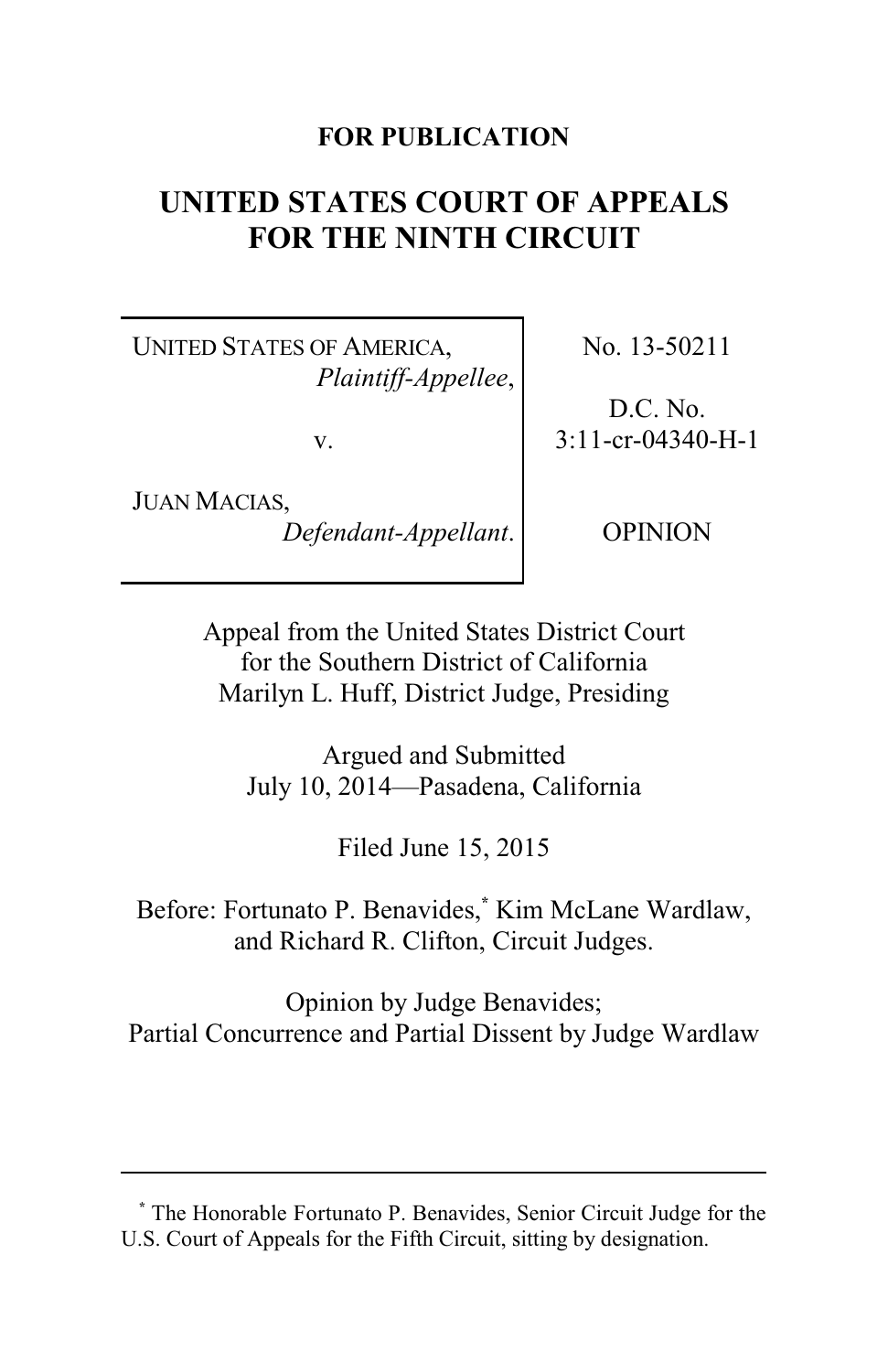# **SUMMARY\*\***

### **Criminal Law**

The panel affirmed the district court's judgment in a case in which the defendant was convicted of being a removed alien found in the United States and making a false claim of United States citizenship.

The panel held that the district court's admission of an affidavit, signed by two border patrol agents, amending the defendant's delayed registration of birth violated the Confrontation Clause because the affidavit constituted a testimonial statement and the government failed to call the agents to testify. The panel held that the admission constituted plain error, but did not affect the outcome of the trial and thus did not affect the defendant's substantial rights.

Because the panel concluded that the admission of the affidavit was harmless, the panel did not address the merits of the defendant's evidentiary challenges to its admission.

Rejecting the defendant's contention that the prosecutor drew an improper inference during closing argument by claiming that the defendant's delayed birth registration was a "forgery," the panel held that the argument that the document is a fabrication is a reasonable inference from the evidence, and that the prosecutor's remarks during closing argument do not constitute error, much less plain error.

This summary constitutes no part of the opinion of the court. It has been prepared by court staff for the convenience of the reader.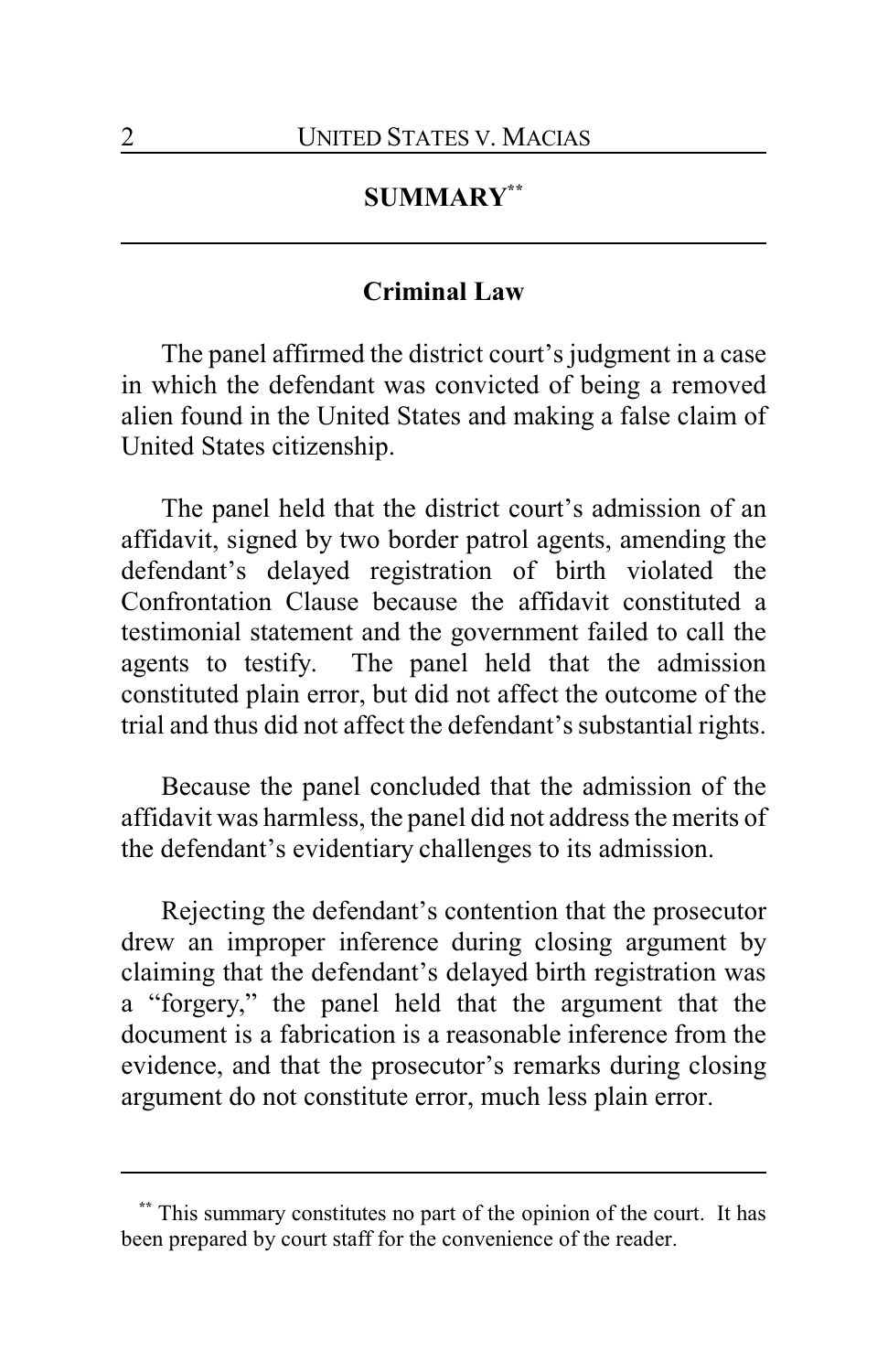The panel held that the defendant failed to show the multiple errors necessary to prevail on a claim of cumulative error.

Judge Wardlaw concurred in part and dissented in part. She agreed with the majority's holdings that the district court violated the defendant's Confrontation Clause rights by admitting the amended delayed birth registration, which contained testimonial statements, and that admission of the document was error because the government failed to call the two attesting agents to testify. She wrote that the majority incorrectly reviews this error under the plain error standard, disregarding the well-established principle that this court reviews "de novo whether the admission of a document violated a defendant's Confrontation Clause rights." She wrote that under that standard the government cannot meet its burden of proving that the Confrontation Clause error is harmless beyond a reasonable doubt.

# **COUNSEL**

Kara Hartzler (argued), Federal Defenders of San Diego, Inc., San Diego, California, for Defendant-Appellant.

Laura Duffy, United States Attorney, Bruce Castetter, Assistance United States Attorney, Chief, Appellate Section, and Charlotte E. Kaiser (argued), Assistant United States Attorney, San Diego, California, for Plaintiff-Appellee.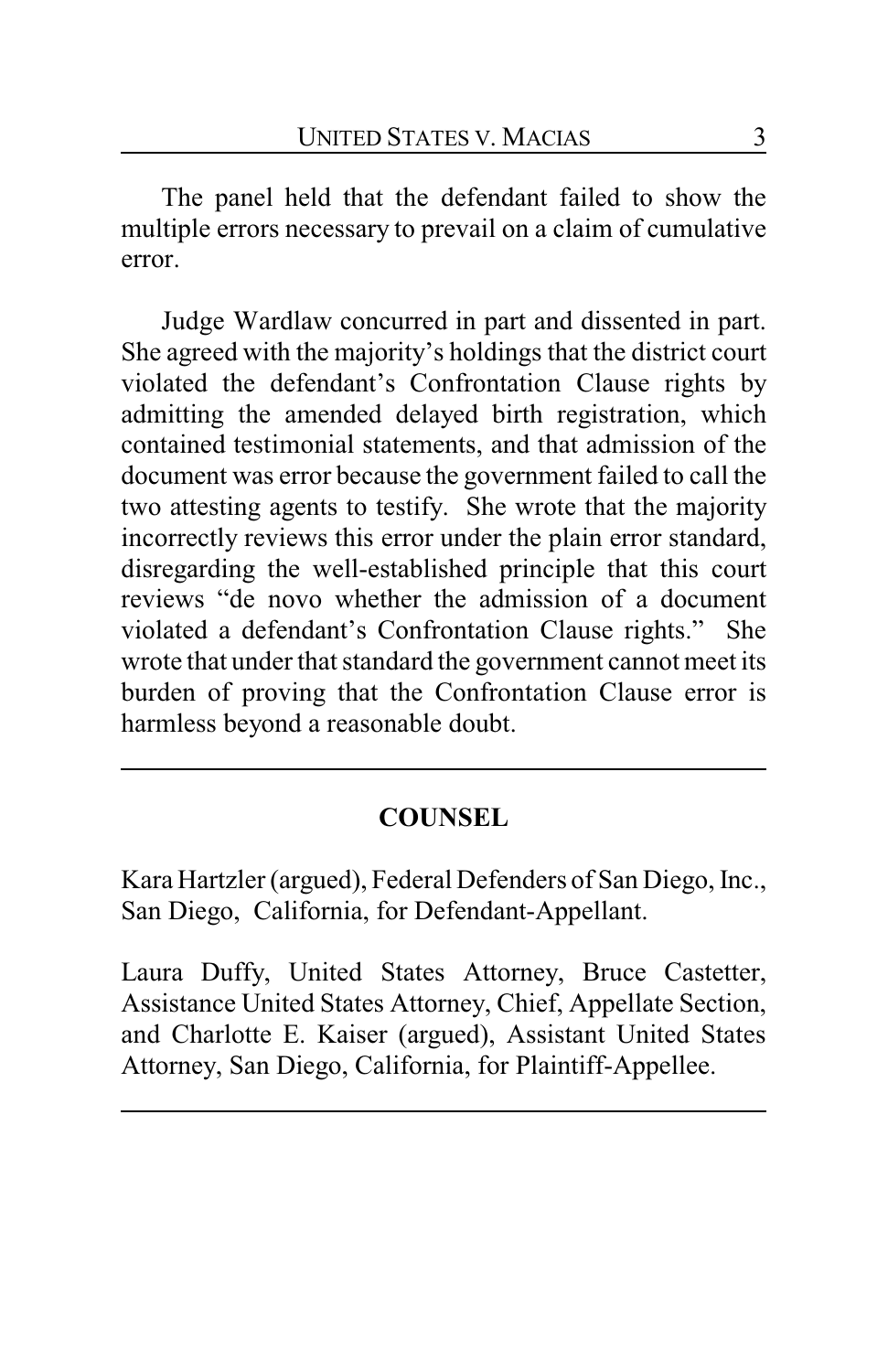### **OPINION**

### BENAVIDES, Circuit Judge:

This is a direct criminal appeal from convictions for being a removed alien found in the United States in violation of 8 U.S.C. § 1326 and for making a false claim of United States citizenship in violation of 18 U.S.C. § 911. Finding no reversible error, we affirm the district court's judgment.

### I. FACTUAL AND PROCEDURAL HISTORY

# A. Charged Conduct

On September 5, 2011, Defendant-Appellant Juan Macias ("Macias") was arrested for illegal re-entry near the Tecate, California, Port of Entry. At approximately 4 o'clock in the morning, a seismic sensor indicated movement. Border Patrol Agent Russell Slingerland and two other agents responded to the location of the sensor. Upon investigation, they discovered Macias crouched behind boulders and brush in a steep canyon. Macias initially told the agents that he had no legal documents to be in the United States and that he entered by "jumping the [border] fence." Macias also told the agents he was from Mexico. However, after Macias was brought into custody, he agreed to speak to an agent without an attorney and claimed under oath that he was born in Riverside, California. He said his mother had told him that he had been born in Riverside, but because he was born at home she never "registered" his birth. He claimed that he had a California birth certificate and was a United States citizen. However, he did not have the birth certificate with him.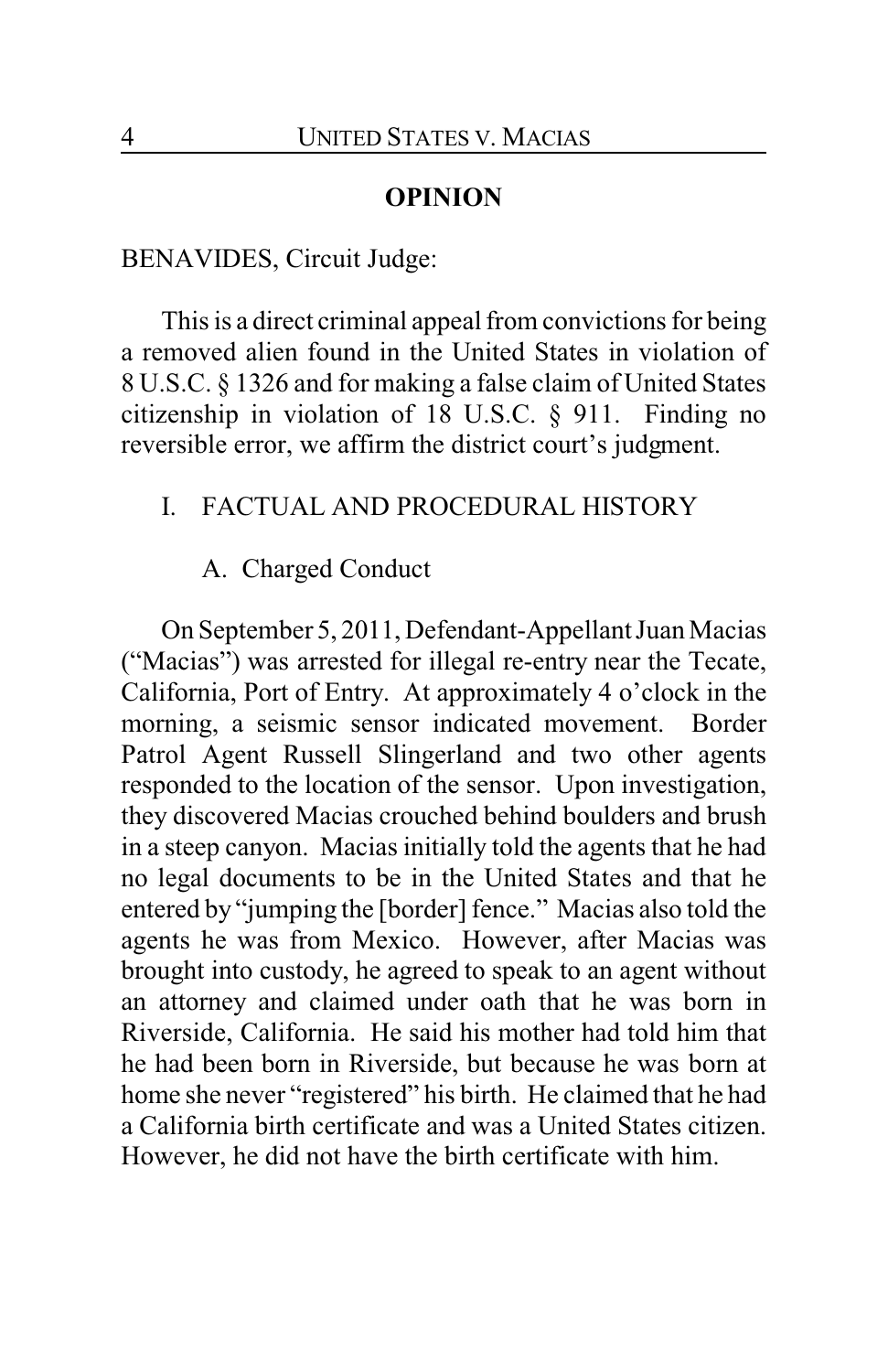### B. First Trial

On September 27, 2011, a federal grand jury returned a two-count indictment, charging Macias with being a removed alien in the United States in violation of 8 U.S.C. § 1326 and with making a false claim of United States citizenship in violation of 18 U.S.C. § 911. A jury trial began on June 5, 2012, and on June 8, the district court declared a mistrial due to a hung jury. During the trial, Macias had submitted a "delayed registration of birth" document issued by the State of California, and it provided that he had been born in Riverside, California. Macias had obtained this delayed registration of birth document in 1998. After the mistrial, two of the jurors told the prosecutors that they could not find Macias guilty because there was no showing that Macias's delayed registration of birth document had been invalidated.

# C. Post-trial Investigation of Macias's Birthplace

Subsequently, at the request of the prosecutor, two border patrol agents, Andrew Kahl and Brian Desrosiers, conducted an investigation regarding Macias's place of birth. The agents interviewed Macias's family members, including his father, who told them Macias was born in Mexico, and not in California. The interviews were conducted at Macias's parents' home in Riverside, California. Through investigators with the State Department, the agents obtained a birth certificate showing that Macias was born on October 31, 1960 in Yurecuaro, State of Michoacan, Mexico. That certificate was dated November 7, 1960. Additionally, the agents reviewed documents contained in the Macias family's immigration files. Macias's parents' applications for lawful permanent residency provided that Macias had been born in Mexico.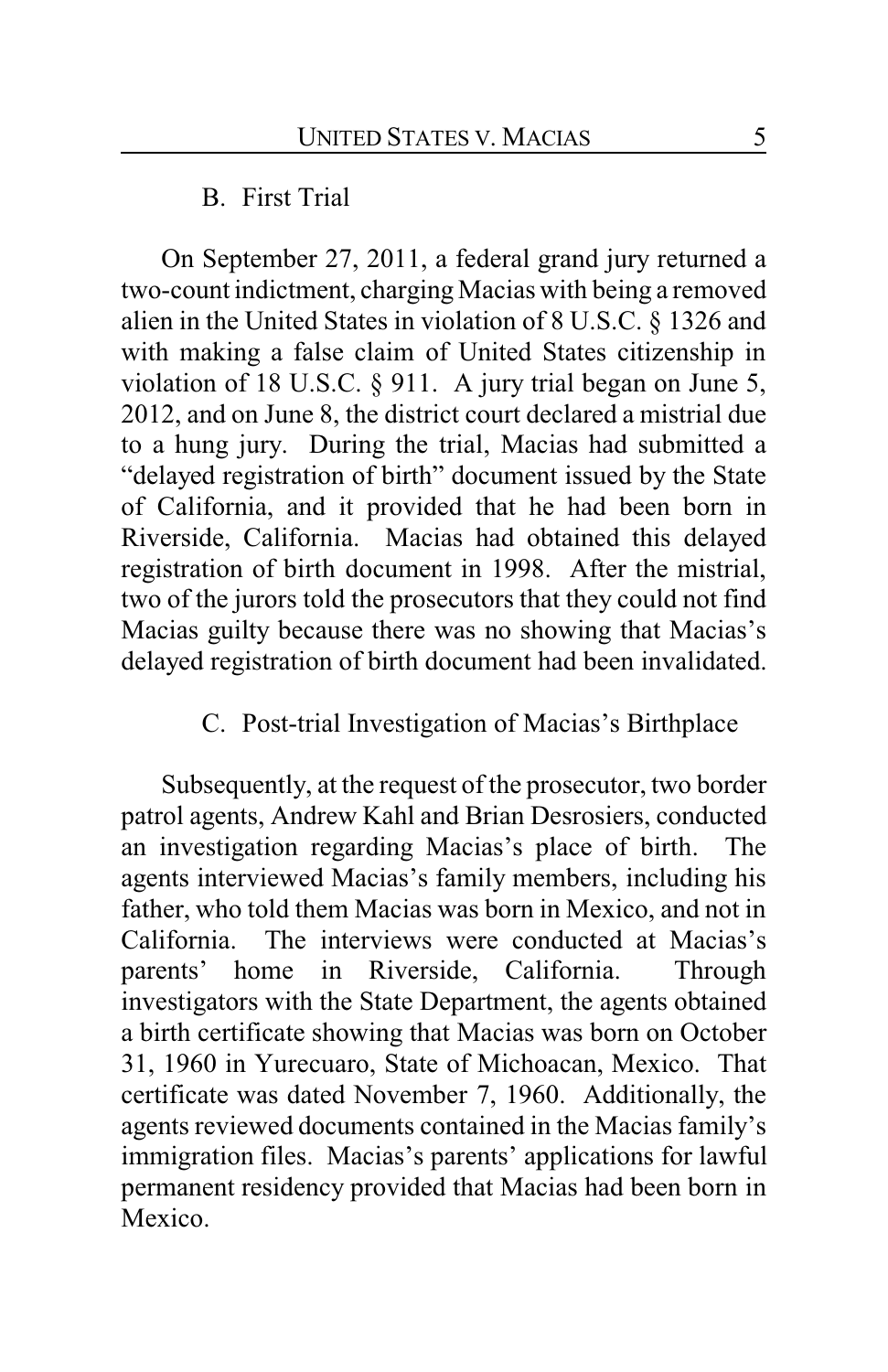Based on the above information discovered through their investigation, the agents concluded that Macias had been born in Mexico and then attempted to correct the birthplace listed on Macias's delayed registration of birth. The State of California has a procedure to amend a delayed registration of birth. Two individuals with knowledge of the facts may apply for an amendment if there is an error in the document. Those two individuals must fill out a notarized sworn statement and pay a fee. Agent Kahl filled out the form and both Agents Kahl and Desrosiers signed the affidavit amending Macias's delayed registration of birth. The amending affidavit provided that Macias's birth actually occurred in Yurecuaro, Michoacan, Mexico and not Riverside, California. The agents mailed the affidavit to the California Office of Vital Records, and it was attached to the delayed registration of birth on file.

### D. Retrial

The second jury trial began on July 17, 2012, and once again, the central issue was whether Macias was born in Mexico or in California. We now turn to the evidence admitted at Macias's retrial.

#### 1. Birth Documents

Through the custodian of the California Office of Vital Records, the government introduced Macias's delayed registration of birth and the amending affidavit that had been executed by the border patrol agents. More specifically, the evidence showed that in 1998, Macias, then age 37, completed the application for a delayed registration of birth and mailed it to the California Office of Vital Records. The application contained the purported signatures of his mother,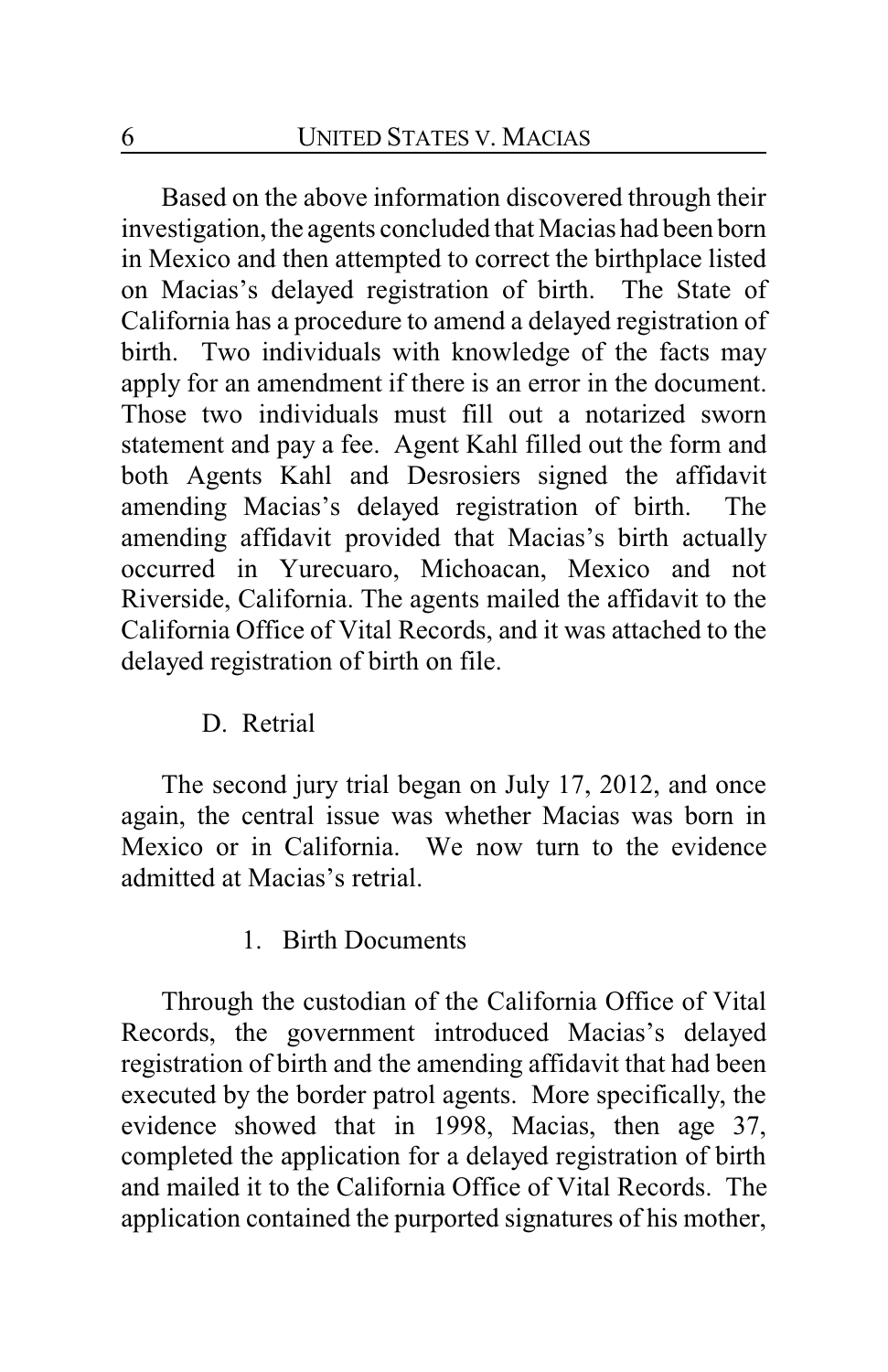Maria Macias ("Maria"), and a family friend, Ernestina Guerrero ("Guerrero"). The application provided that Guerrero was present at Macias's birth on October 31, 1960, at "home" in Riverside, California. To receive a delayed registration of birth, the applicant must submit proof of his place of birth. Macias submitted with his application a copy of his daughter's California birth certificate which listed her father's (Macias's) birthplace as California. The California Office of Vital Records issued the delayed registration of birth with the above information and mailed it to Macias.

As set forth previously, in 2012, the agents filed an amending affidavit, which was attached to the delayed registration of birth. Although the delayed registration of birth was admitted at the first trial, the amending affidavit was not in existence at the time of the first trial. At the time the government introduced into evidence the delayed registration of birth with the attached amending affidavit, the two agents who signed the affidavit had not testified. However, defense counsel subsequently called Agent Kahl, and he testified with respect to their investigation of Macias's birthplace and the execution of the amending affidavit.

The government also introduced a copy of the previously mentioned Mexican birth certificate dated November 7, 1960, which provided that Macias was born in Mexico on October 31, 1960. Macias's father, Felipe Macias, Sr. ("Felipe"), had signed this birth certificate, and there were two witnesses listed on it. This birth certificate had not been submitted at the first trial. Felipe testified that Macias was born in Yurecuaro, Michoacan, Mexico, and that he was present at Macias's birth. Eight days after the birth, he and Maria took Macias to the civil registry and obtained this birth certificate. He further testified that Maria, who could not read or write,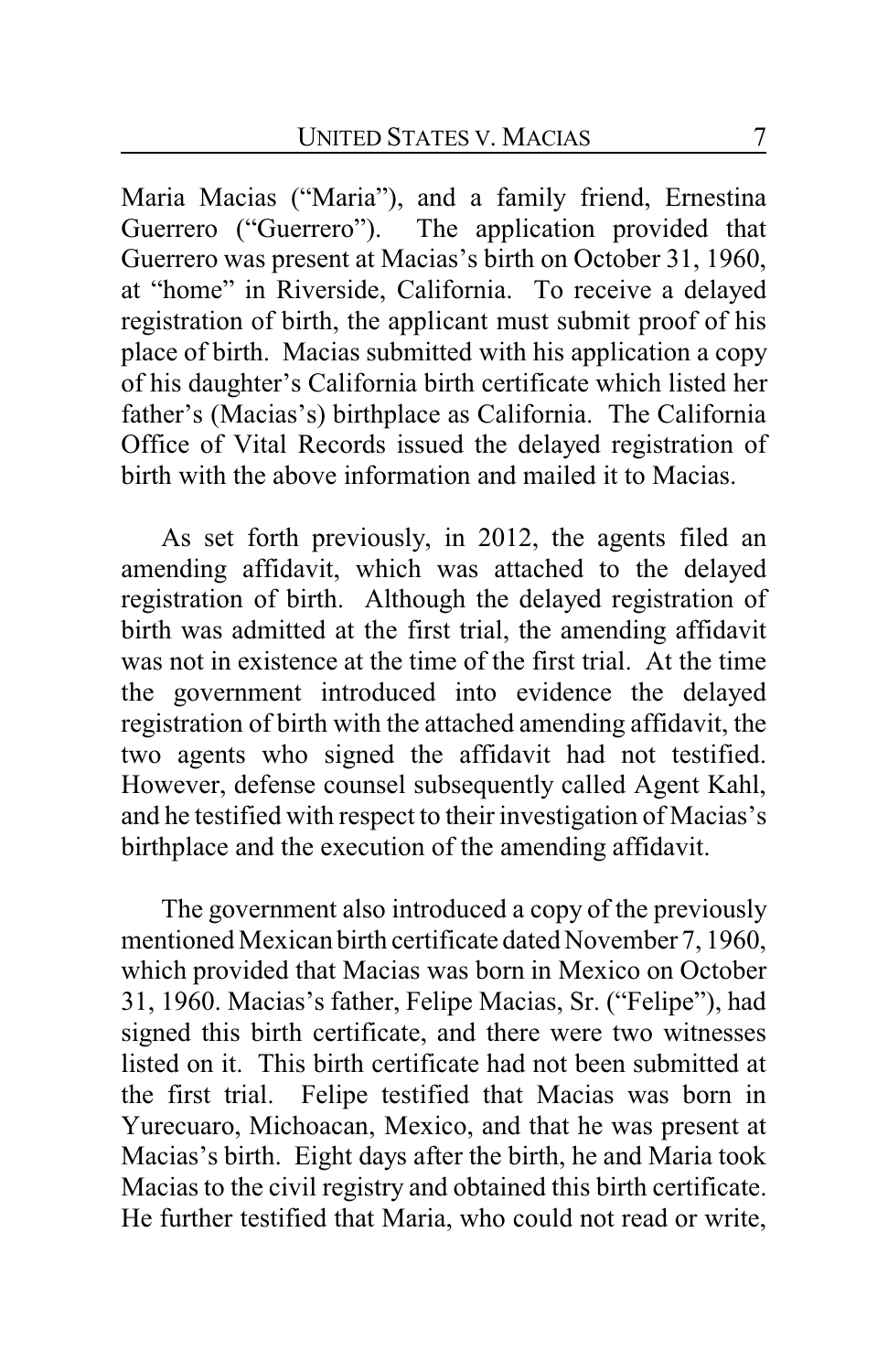did not sign the certificate but did place her fingerprint on it. The birth certificate also contained Felipe's and Macias's fingerprints.**<sup>1</sup>** Consistent with this evidence, one of Macias's older brothers, Gil Macias, testified that Macias was born in Yurecuaro, Michoacan, Mexico.

2. Parents' Immigration Files

In 1987, Felipe and Maria applied for lawful permanent residency in the United States. Their applications asked whether their children were United States citizens, and they checked the box "No" for all their children, including Macias. The applications provided that all their children were born in Mexico. The parents were granted lawful permanent residency and moved the family to Riverside, California.

3. Macias's Immigration File

Border Patrol Agent Kara Reale testified with respect to the contents of Macias's immigration file. Macias had been deported to Mexico many times prior to this trial. Macias was first deported to Mexico in 1981, at the age of 21. During those proceedings, Macias requested to be returned to Mexico, stating that he was a citizen of Mexico.

In 1988 and 1989, Macias was again deported to Mexico based on his admissions during deportation proceedings. An audio recording of the 1988 hearing was played for the jury.

In 1992, during a deportation hearing, he initially claimed he was a citizen of Mexico and not the United States,

**<sup>1</sup>** The record shows that the government had the fingerprints on this birth certificate tested but the results were inconclusive.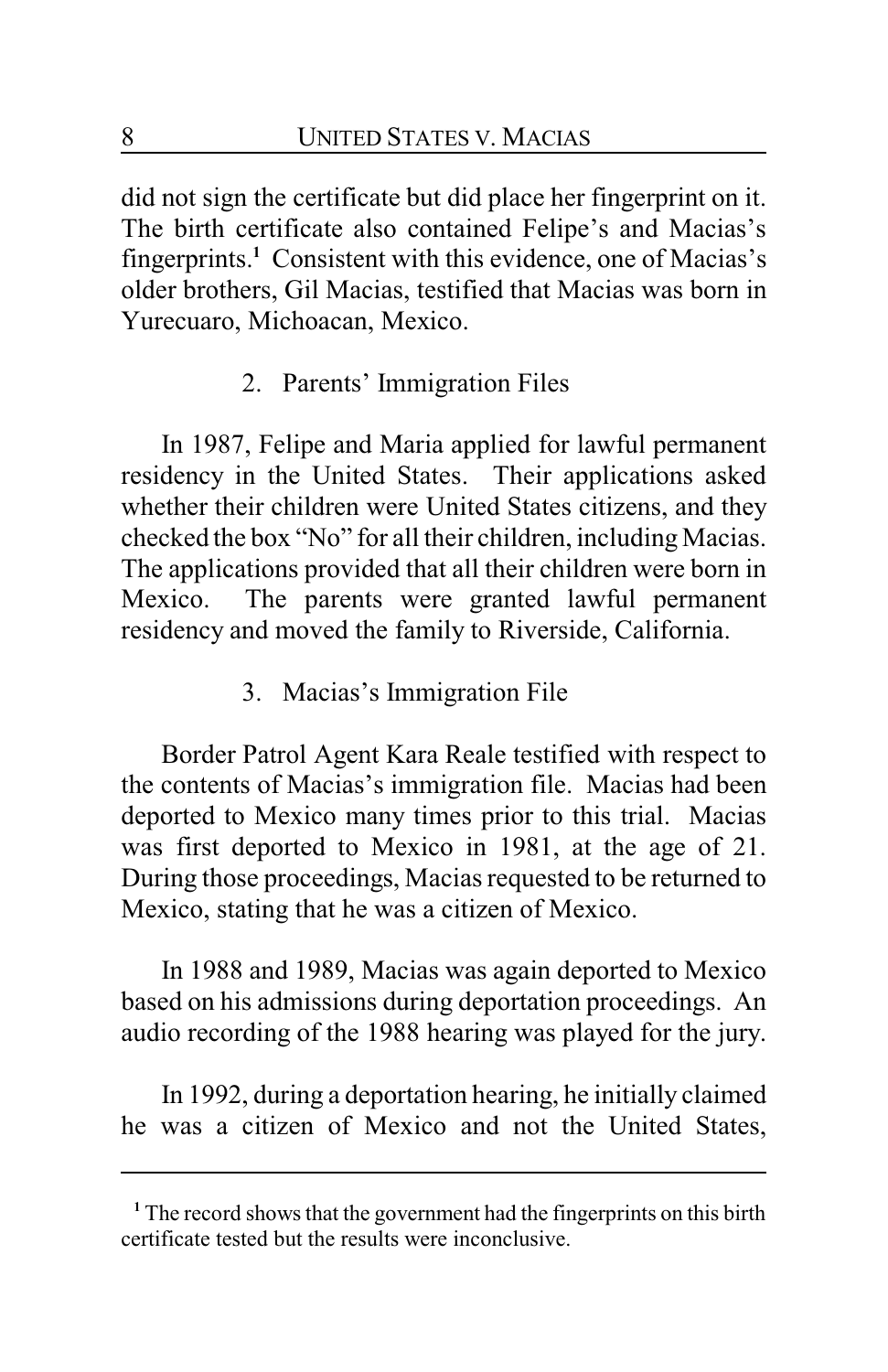asserting that his father had told him he was born in Mexico. However, he also stated that his mother's friend had told him he was born in Riverside. The immigration judge offered him an opportunity to present evidence, and Macias responded that he "will fix that when [he] arrive[s] in Mexico." The judge then ordered Macias to be deported to Mexico. An audio recording of this hearing was played for the jury.

In 1994, during a deportation hearing, Macias was asked if he was a citizen of the United States and he responded negatively. He responded affirmatively when asked whether he was a native and citizen of Mexico. An audio recording of this hearing was played for the jury. In July of 1998, Macias was once again deported to Mexico, after stating that he was born in Mexico.

Macias's immigration file also contained statements during deportation proceedings in 1997, 1998, and 2004, in which Macias admitted that he was born in Mexico and was a citizen of Mexico. Additionally, the government admitted warrants of removal demonstrating that Macias had been removed from the United States to Mexico in July 1998, November 2001, and September 2004. In November 2004, two months after the last removal proceedings, Macias told an immigration judge that he was a citizen of the United States. When the immigration judge asked him about his extensive deportation history, Macias responded that he had been lying about being born in Mexico. Macias told the judge that he did not discover that he was born in the United States until he was about 18 years old. The judge ordered Macias to be deported. Subsequently, in February 2011, during deportation proceedings, Macias was deported after admitting he was born in Mexico.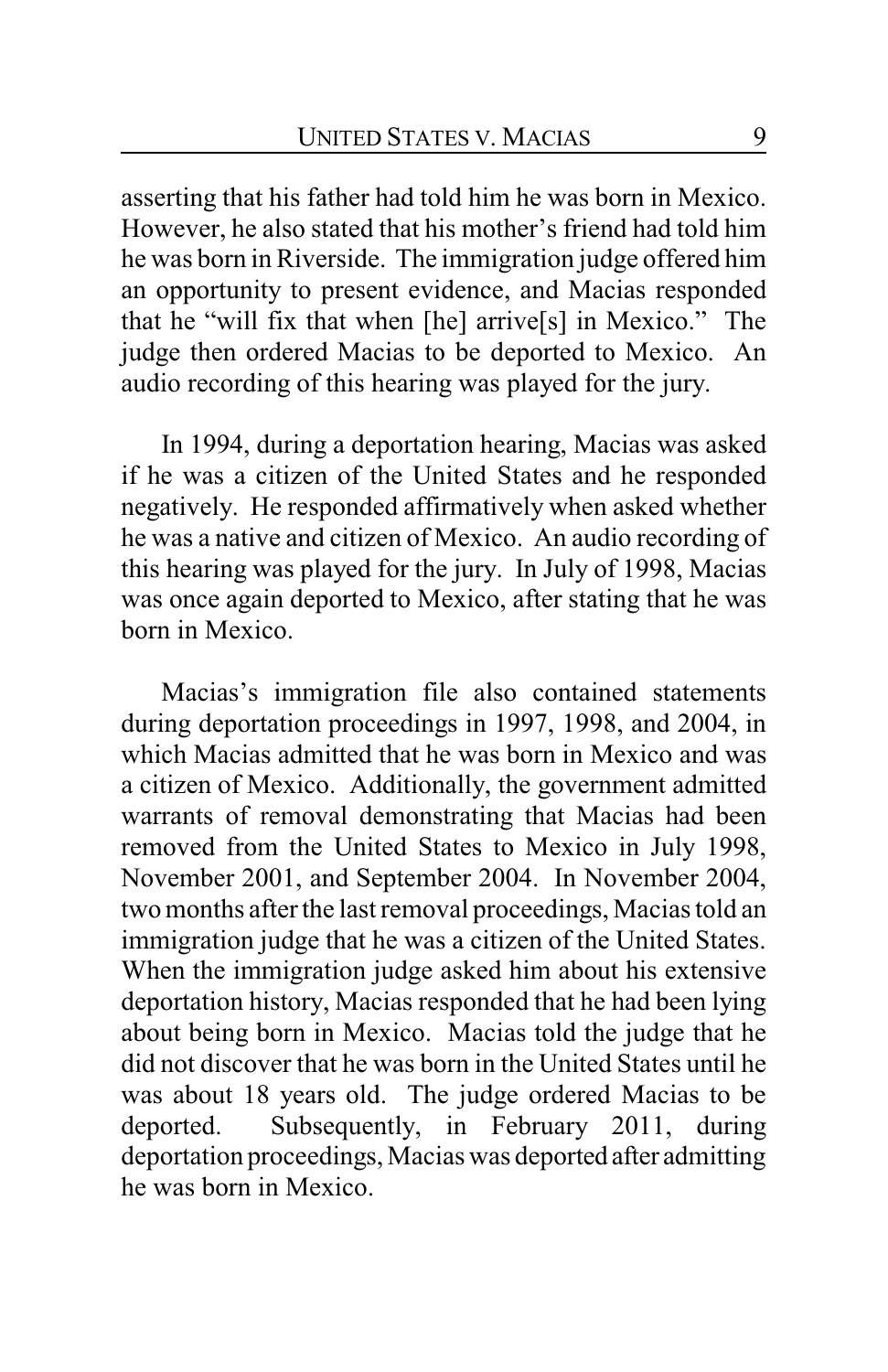#### 4. Instant Offenses

As previously set forth, on September 5, 2011, Agent Slingerland apprehended Macias near the Tecate, California, Port of Entry. Macias was hiding behind boulders and brush in a steep canyon. Macias initially stated that he had no legal documents to be in the United States and admitted that he was from Mexico. However, once Macias was in custody, he claimed under oath that he was born in Riverside, California, but that his mother had not "registered" his birth in California because he had been born at home. He also claimed that he had a California birth certificate and was a citizen of the United States. This conduct forms the basis of the instant convictions for being a removed alien found in the United States and for making a false claim of United States citizenship. 8 U.S.C. § 1326 and 18 U.S.C. § 911.

5. Verdict

On July 19, 2012, the jury returned a verdict of guilty on the two counts. On May 13, 2013, the district court sentenced Macias to a 46-month sentence as to the illegal re-entry conviction and a 36-month sentence as to the false claim conviction, with the sentences running concurrently. Macias now appeals his convictions.

### II. ANALYSIS

### A. Confrontation Clause Violation

Macias contends that the district court's admission of the border patrol agents' amending affidavit, which was attached to his delayed registration of birth, violated his rights under the Sixth Amendment's Confrontation Clause. The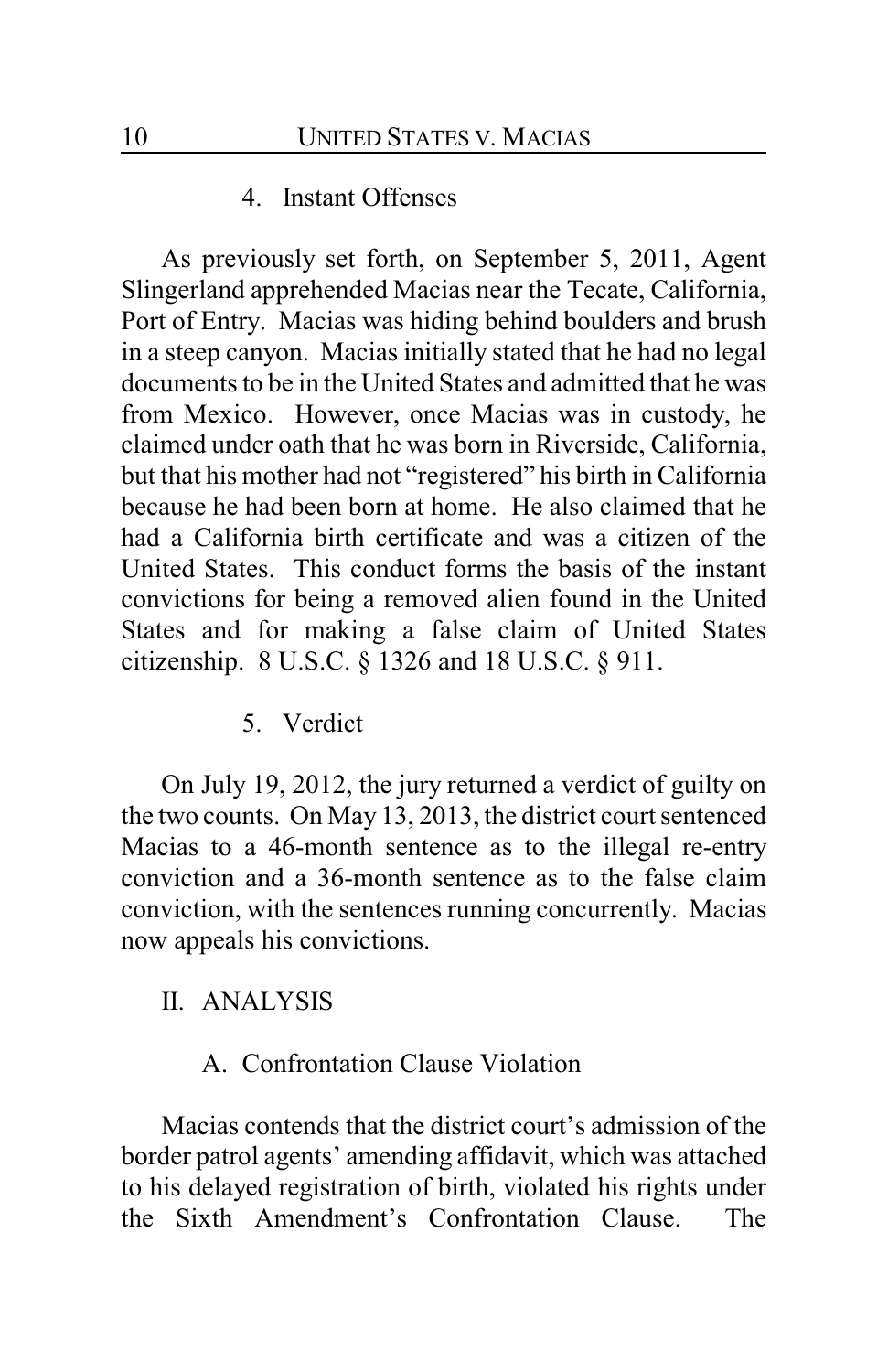Confrontation Clause guarantees that "[i]n all criminal prosecutions, the accused shall enjoy the right . . . to be confronted with the witnesses against him." U.S. Const. Amend. VI. The Confrontation "Clause forbids 'admission of testimonial statements of a witness who did not appear at trial unless he was unavailable to testify, and the defendant had had a prior opportunity for cross-examination.'" *Ocampo v. Vail*, 649 F.3d 1098, 1107 (9th Cir. 2011) (quoting *Crawford v. Washington*, 541 U.S. 36, 53–54 (2004)). In the case at bar, the government does not claim that the witnesses were unavailable or that Macias had a prior opportunity to cross examine them. Thus, the dispute is whether the affidavit constituted a testimonial statement.

Generally, we review de novo alleged violations of the Confrontation Clause. *United States v. Bustamante*, 687 F.3d 1190, 1193 (9th Cir. 2012). Here, however, although Macias objected to the admission of the amending affidavit, he did not object on the basis of a violation of the Confrontation Clause. In his motion in limine filed just prior to the instant trial, Macias argued that the government should be precluded from introducing the border patrol agents' amending affidavit based on, among other things, hearsay, lack of personal knowledge, and impermissible vouching. **<sup>2</sup>** Because Macias

**<sup>2</sup>** Although Macias raised a Confrontation Clause argument with respect to documents contained in the immigration files, he did not raise this argument in his challenge to the amending affidavit. We note that the government, in response to Macias's Confrontation Clause argument as to the immigration documents, asserted that if Macias was permitted to introduce the delayed registration of birth without the testimony of the affiants (his mother and Guerrero), then the government should be allowed to introduce the immigration documents. The district court interpreted the government's argument to be that if the Confrontation Clause did not preclude the admission of the delayed registration of birth, then it should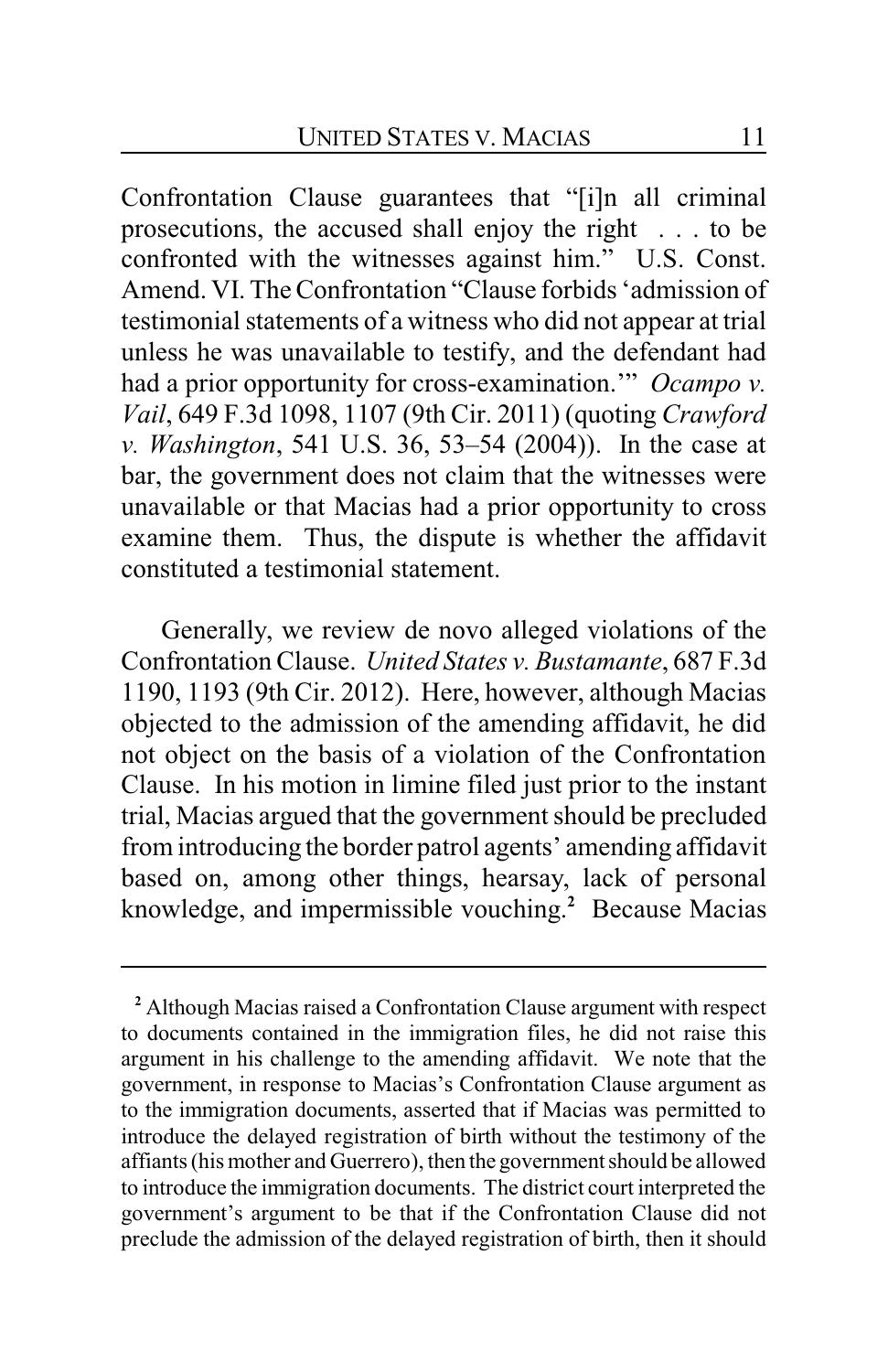failed to preserve the argument by making a Confrontation Clause objection, this issue should be reviewed for plain error. *United States v. Anekwu*, 695 F.3d 967, 972–73 (9th Cir. 2012) (reviewing Confrontation Clause argument for plain error). To show plain error, Macias must demonstrate: (1) error; (2) that is clear or obvious; (3) that affects the defendant's substantial rights; and (4) that "the error seriously affects the fairness, integrity or public reputation of judicial proceedings." *Id.* at 973 (internal quotation marks and citation omitted).**<sup>3</sup>**

not preclude the immigration documents. However, we do not believe that the district court interpreted the government's argument as actually raising a Confrontation Clause violation with respect to the amending affidavit. *Cf. United States v. Anekwu*, 695 F.3d 967, 973 (9th Cir. 2012) (explaining that a brief statement by the prosecutor that the admission of records does not violate the Confrontation Clause "does not substitute for a timely and specific ConfrontationClause objection" fromthe defendant). Moreover, the record makes clear that the only Confrontation Clause objection was to the mother's immigration files because the parties were initially disputing whether Macias's mother was unavailable to testify and *not* whether the border patrol agents were unavailable to testify. Macias does not challenge the admission of the documents in the immigration file on appeal.

**<sup>3</sup>** Our dissenting colleague suggests that we must address the Confrontation Clause claim on the merits because the government has waived any waiver argument it may have had by failing to assert it. The "waiver of waiver" doctrine is, however—like waiver generally—a discretionary doctrine. *See Ruiz v. Affinity Logistics Corp.*, 667 F.3d 1318, 1322 (9th Cir. 2012) ("[T]he rule of waiver is a discretionary one.") (citation and internal quotation marks omitted). Which standard ofreview to apply is a pure issue of law, *id*., and, exercising our discretion, we apply the plain error standard of review notwithstanding the government's failure to argue that it should apply.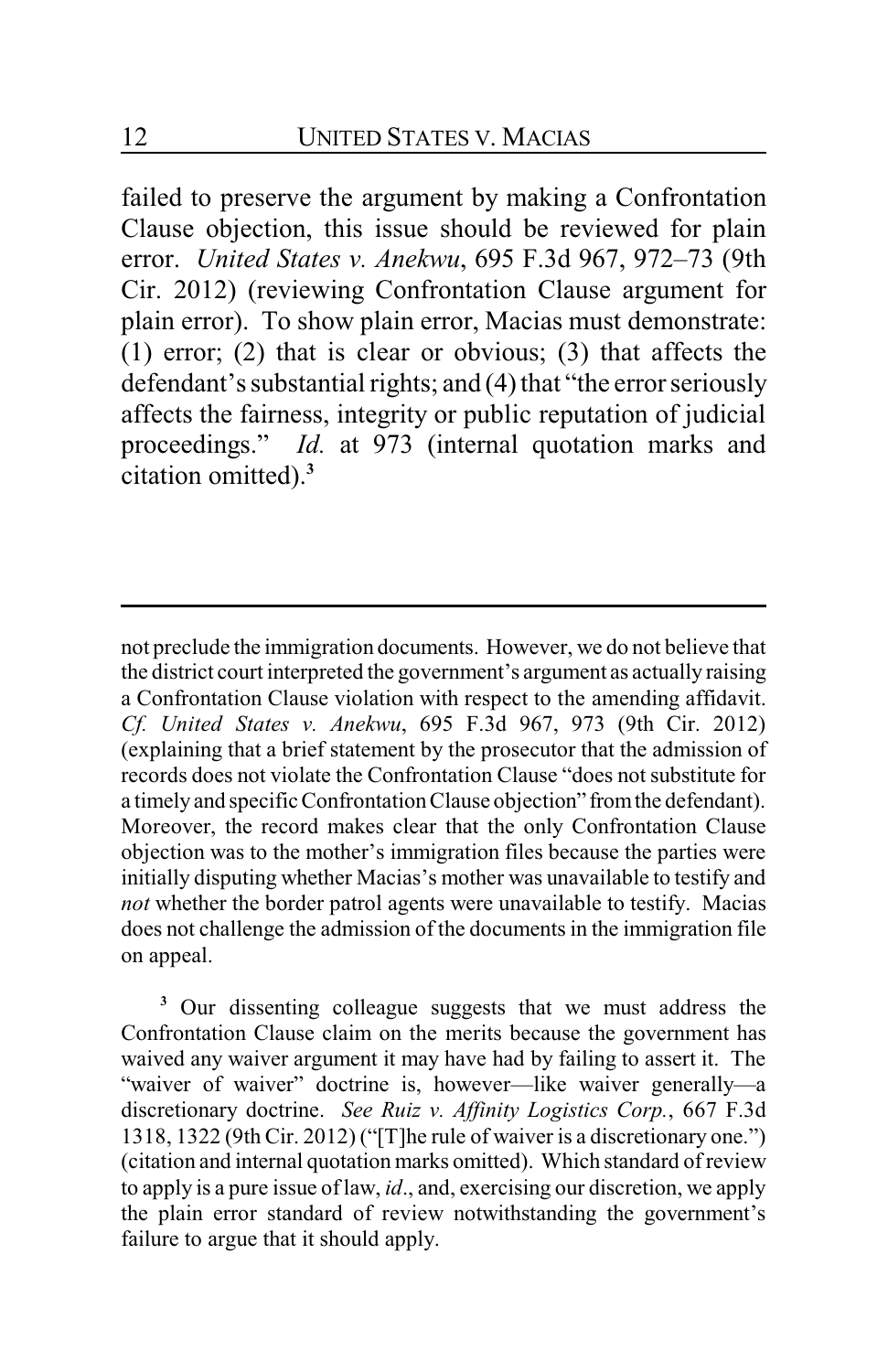1. Error

We must first determine whether the district court erred in admitting the amending affidavit. Under *Crawford*, we address whether the amending affidavit constitutes a testimonial statement. 541 U.S. at 53–54. In *Crawford*, the Supreme Court gave examples of what constituted testimonial statements:

> [E]x parte in-court testimony or its functional equivalent—that is, material such as affidavits, custodial examinations, prior testimony that the defendant was unable to cross-examine, or similar pretrial statements that declarants would reasonably expect to be used prosecutorially; extrajudicial statements . . . contained in formalized testimonial materials, such as affidavits, depositions, prior testimony, or confessions; statements that were made under circumstances which would lead an objective witness reasonably to believe that the statement would be available for use at a later trial.

*Id.* at 51–52 (internal quotation marks and citations omitted).

Relying on *Melendez-Diaz v. Massachusetts*, 557 U.S. 305 (2009), Macias contends that the amending affidavit was testimonial and therefore the government had the burden of calling the agents when it admitted the affidavit. We have recognized that *Melendez-Diaz* "stand[s] for the proposition that '[a] document created solely for an 'evidentiarypurpose,' . . . made in aid of a police investigation, ranks as testimonial.'" *Anekwu*, 695 F.3d at 974 (quoting *Bullcoming*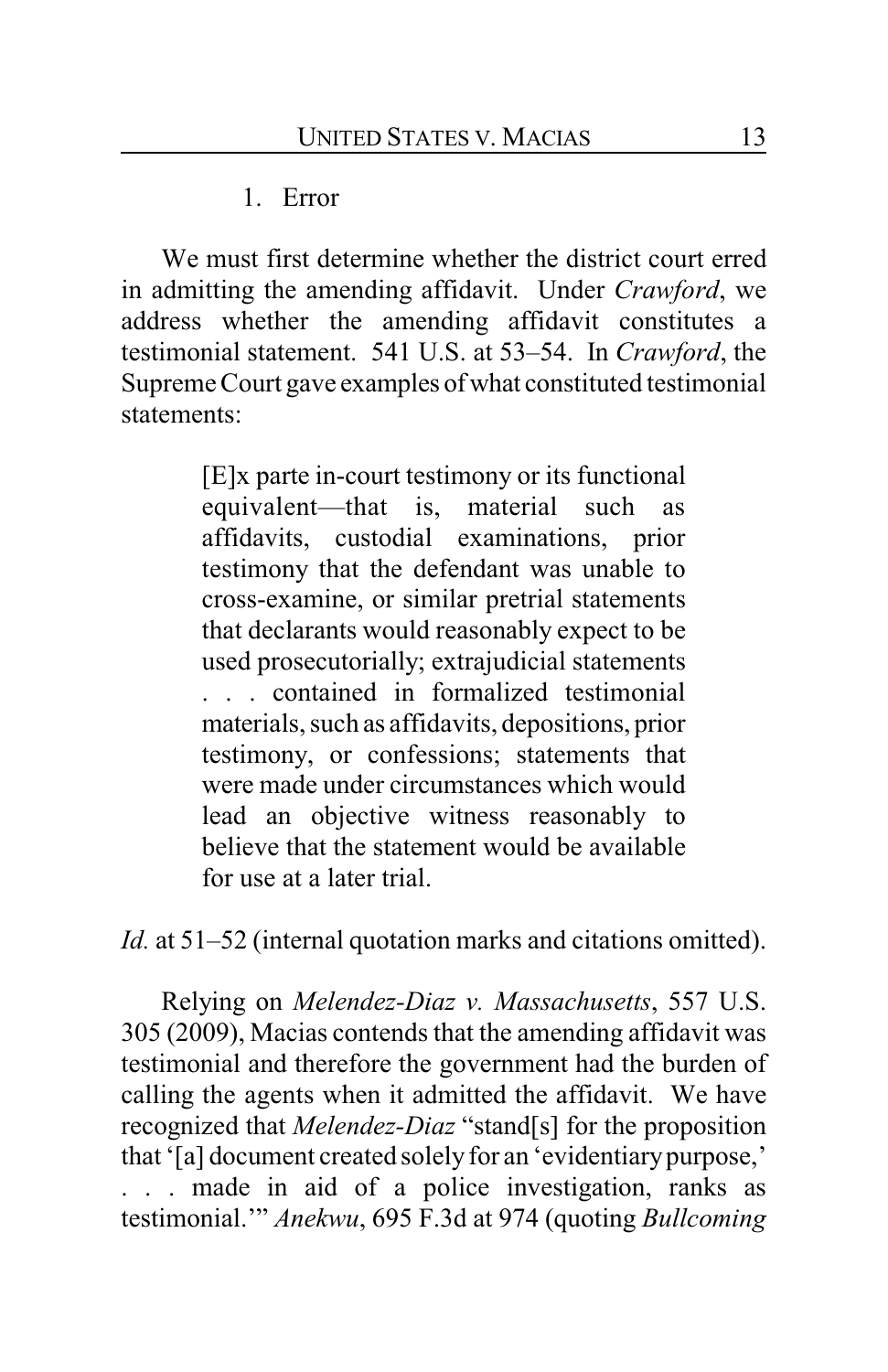*v. New Mexico*, 131 S. Ct. 2705, 2717 (2011)) (elipsis and brackets in original). Here, the border patrol agents created the affidavit amending Macias's delayed registration of birth at the behest of the prosecutor after the first trial resulted in a hung jury. After the mistrial, two of the jurors indicated that they had a problem with the delayed registration of birth document because it had not been invalidated. Thus, it is clear that an objective witness would reasonably believe that the agents' amending affidavit was made for use at a later trial to invalidate Macias's delayed registration of birth. *Crawford*, 541 U.S. at 51–52. And, indeed, it was used at Macias's second trial for that purpose. Thus, the amending affidavit constituted a testimonial statement made by the agents.

Further, in *Melendez-Diaz*, the Supreme Court explained that the "Confrontation Clause imposes a burden on the prosecution to present its witnesses, not on the defendant to bring those adverse witnesses into court." 557 U.S. at 324. The Court opined that the Confrontation Clause's "value to the defendant is not replaced by a system in which the prosecution presents its evidence via ex parte affidavits and waits for the defendant to subpoena the affiants if he chooses." *Id.* at 324–25. Thus, the Supreme Court has made clear that the government has the burden of calling witnesses and allowing the defendant to confront them through cross examination. Because the amending affidavit constituted a testimonial statement and the government failed to call the agents to testify, the admission of the affidavit into evidence was error.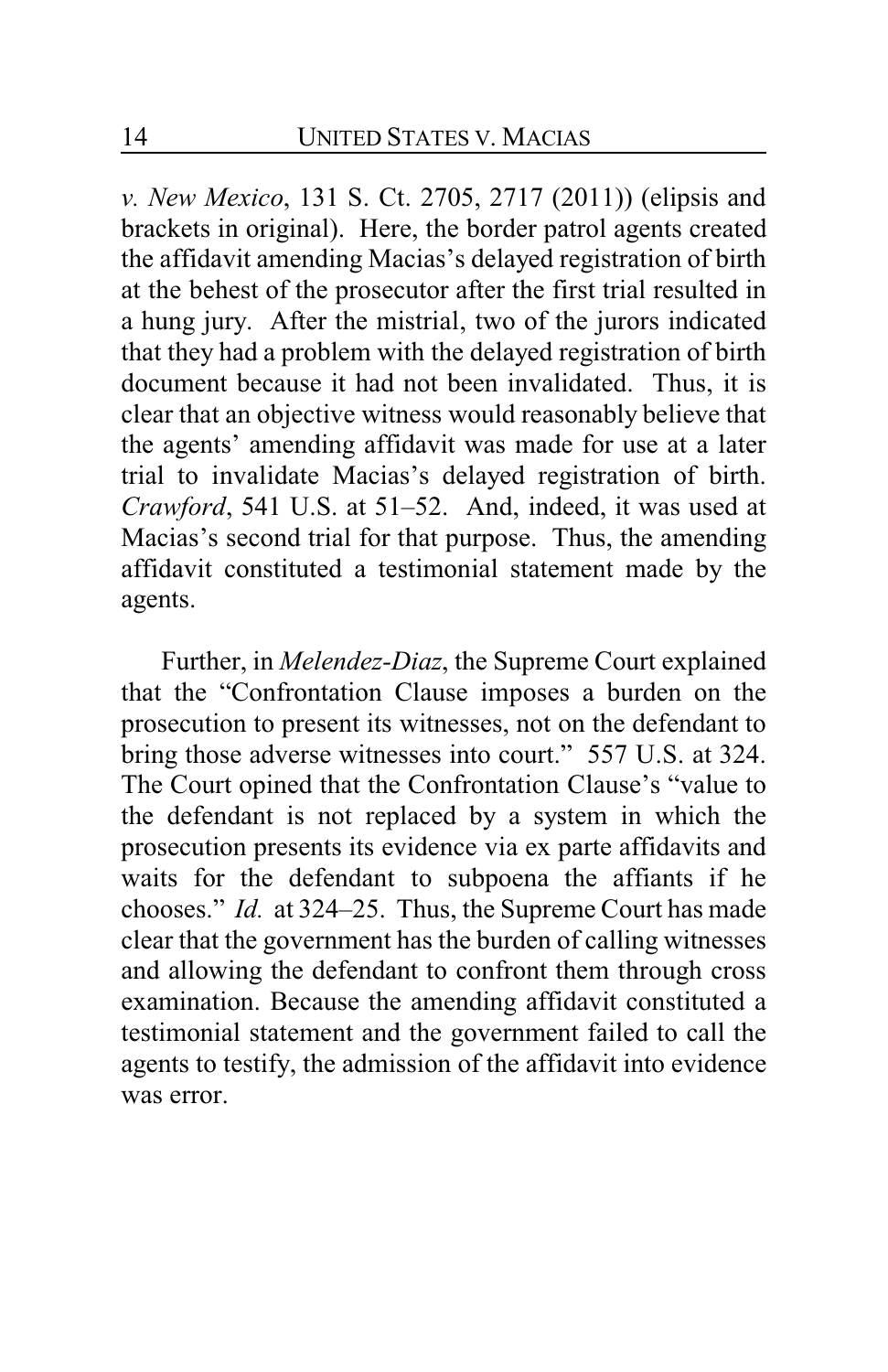### 2. Plain Error

We next determine whether the error was plain. Macias relies on this Court's decision in *Bustamante*, 687 F.3d at 1190. In that case, the issue before this Court was also whether the criminal defendant had been born in the United States. The government introduced a typewritten document that was labeled as a "copy" of Bustamante's Philippine birth certificate. *Id*. at 1192. The document had been obtained by the government during its previous investigation into whether Bustamante was a United States citizen. *Id.* The document was neither a photocopy nor a duplicate. *Id.* It provided: "This is to certify that according to the record of births in this office, the following is the copy of the birth certificate of: Napoleon Bustamante." *Id*. The document then transcribed information from the office's birth records, stating that Bustamante was born in the City of Bacolod on February 1, 1939. *Id.* The document also provided that it was issued in 1975, and was signed by a civil registrar. *Id.*

Bustamante objected, arguing that it was inadmissible under *Crawford*. *Id.* at 1193. The district court disagreed and admitted the document. *Id.* This Court concluded that the document was a testimonial statement. *Id.* at 1194. Although labeled as a copy, it was an "affidavit testifying to the contents of the birth records . . . and is functionally identical to [the] live, in-court testimony that an employee of the Civil Registrar's office might have provided." *Id*. (citation and internal quotation marks omitted). Moreover, the document was created for the investigation into Bustamante's citizenship and "made under circumstances which would lead an objective witness reasonably to believe that the statement would be available for use at a later trial." *Id*. This Court made clear that its holding did not impugn the "general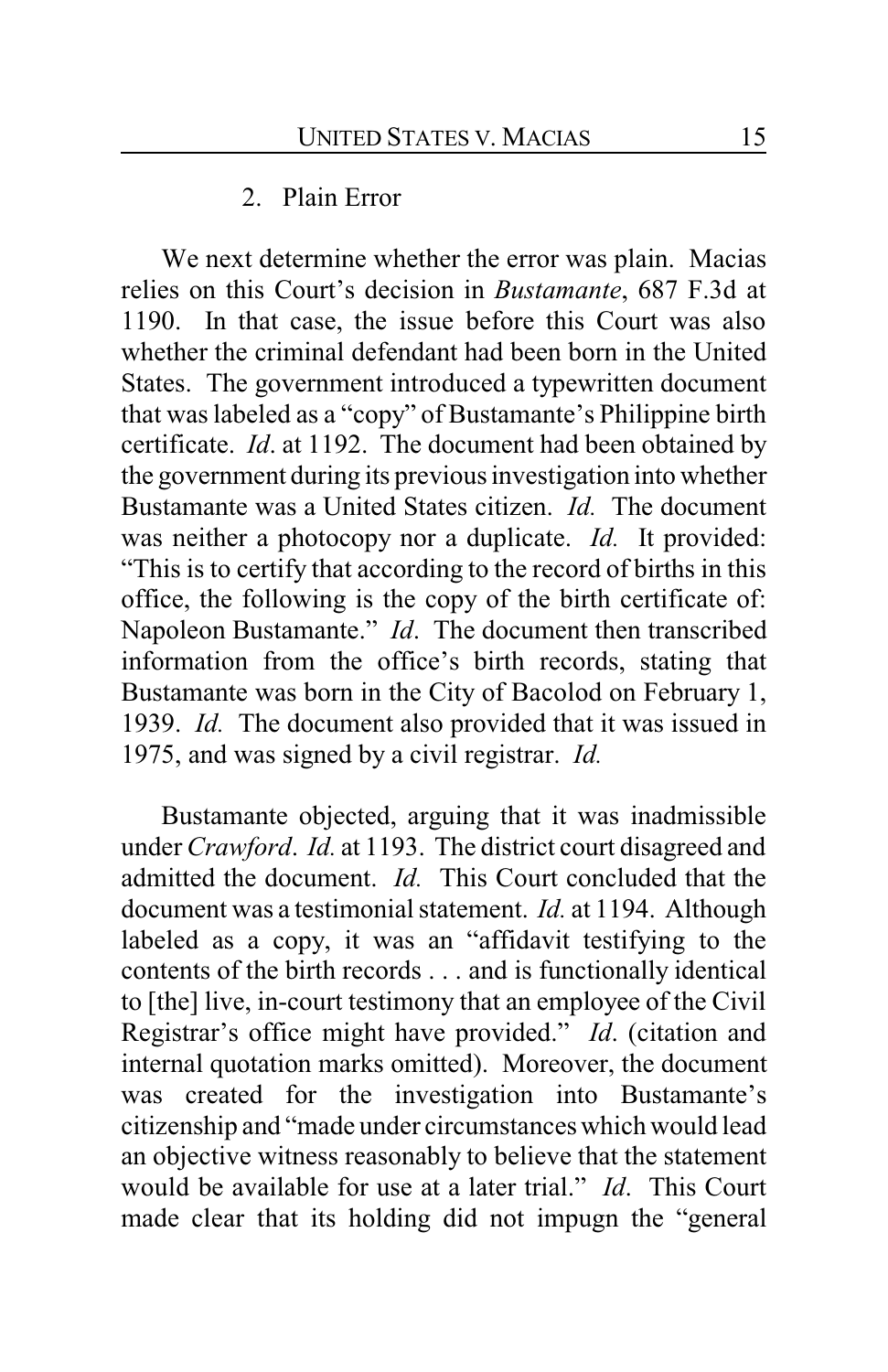proposition that birth certificates, and official duplicates of them, are ordinary public records 'created for the administration of an entity's affairs and not for the purpose of establishing or proving some fact at trial.'" *Id*. (quoting *Melendez-Diaz*, 557 U.S. at 324). In contrast, the document at issue did not merely authenticate an "existing non-testimonial record;" instead, a new record was created for the purpose of generating evidence against Bustamante. *Id*. Accordingly, the admission of the document without allowing an opportunity for cross examination violated the Sixth Amendment's Confrontation Clause. *Id*.

Likewise, in the instant case, the amending affidavit essentially testified regarding the results of the border patrol agents' investigation regarding the place of Macias's birth. The amending affidavit was created during an investigation of Macias's citizenship and with the intent to use it at Macias's second trial. The amending affidavit was created "for the purpose of providing evidence against" Macias. *Id*. Following this Court's opinion in *Bustamante*, we are convinced that the admission of the amending affidavit was clear or obvious error. Thus, the admission constitutes plain error.**<sup>4</sup>**

# 3. Substantial Rights

The next question is whether the admission of the amending affidavit affected Macias's substantial rights. Ordinarily, an error has affected an appellant's substantial

**<sup>4</sup>** We recognize that the instant trial took place prior to the issuance of the *Bustamante* opinion. Nonetheless, the Supreme Court has held that an error is plain if it is contrary to the law at the time of appeal. *Henderson v. United States, U.S.* , 133 S. Ct. 1121, 1130–31 (2013).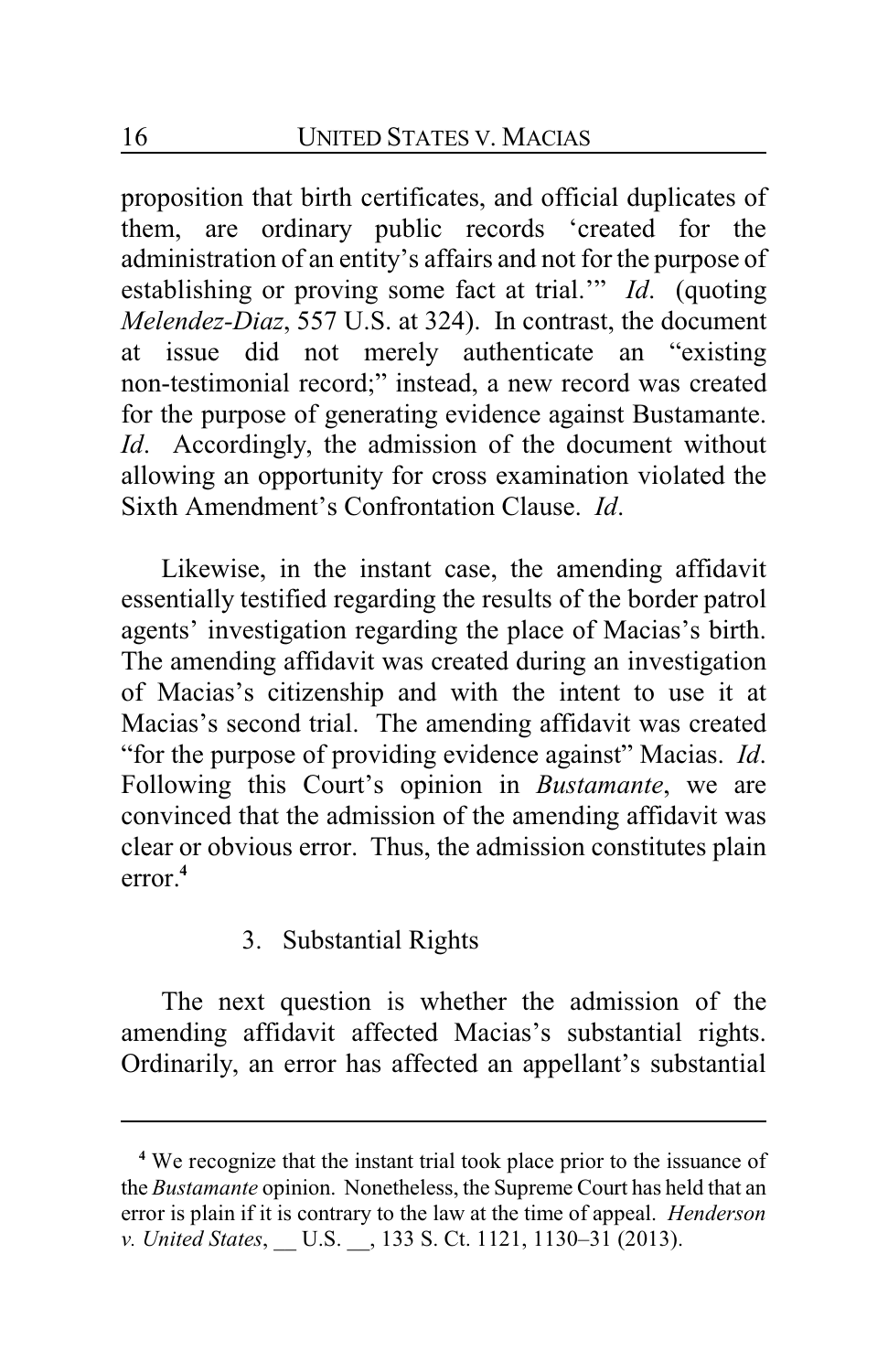rights when the error "affected the outcome of the district court proceedings." *United States v. Lopez*, 762 F.3d 852, 863 (9th Cir. 2014). Ultimately, we conclude that the admission of the affidavit did not affect the outcome of the proceedings in light of (1) Agent Kahl's testimony at trial explaining the agents' investigation that culminated in their execution of the amending affidavit and (2) the overwhelming evidence that Macias was born in Mexico.

As previously explained, because the amending affidavit was testimonial, Macias had the right to confront the affiants, Border Patrol Agents Kahl and Desrosiers. The district court admitted the affidavit attached to the delayed registration of birth during the government's case-in-chief prior to Macias having the opportunity to confront either witness. However, during the presentation of his defense, Macias called Agent Kahl and questioned him regarding his role in executing the amending affidavit. Thus, Macias was able to belatedly confront Agent Kahl. Indeed, when the prosecutor objected to Macias's questioning as leading, defense counsel responded that he was "calling an opponent party witness. It's an adverse witness. I'm permitted to cross." The district court overruled the objection as to leading and allowed Macias to ask the leading question. Thus, Macias was allowed to cross examine Agent Kahl in front of the jury.

Although Macias was able to confront Agent Kahl, Agent Desrosiers did not testify. However, there is no indication that Agent Desrosiers's testimony would be anything but cumulative of Agent Kahl's testimony. Agent Kahl testified that the prosecutor requested assistance in investigating Macias's citizenship and nationality. Agents Kahl and Desrosiers together went to the home of Macias's parents and interviewed the family. Both agents reviewed documents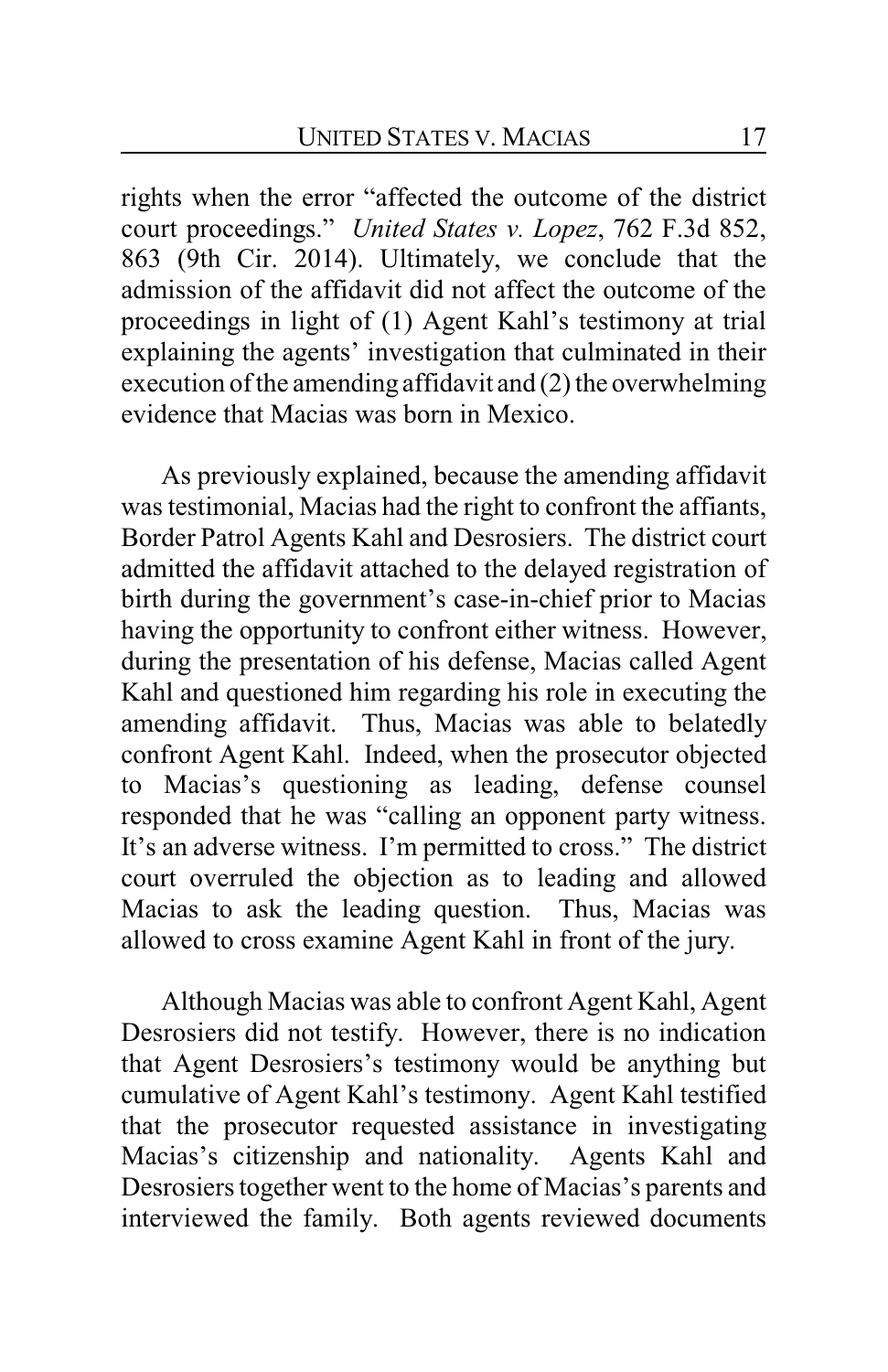from the family's immigrations files. Additionally, Agent Kahl testified that the State Department investigators located Macias's Mexican birth certificate. Based on the agents' interviews with Macias's family, their review of the documents in the family's immigration files and Macias's Mexican birth certificate, the agents concluded that Macias was born in Mexico. Agent Kahl then executed the affidavit amending Macias's delayed registration of birth. The amending affidavit provides that Macias was born in Mexico and not in Riverside, California. The affidavit further states as follows: "Mexican birth certificate has been obtained by U.S. Government. Father Felipe Guzman Macias confirms son born in Mexico. Father['s] and Mother's alien registration files show JohnnyChaboya Macias [was] born in Mexico." As such, the amending affidavit itself provides the source of the information that the agents relied upon in coming to their conclusion that Macias was born in Mexico.**<sup>5</sup>** Significantly, Macias's father testified at trial that Macias was born in Mexico, and the documentary evidence cited by the agents in the affidavit was before the jury. As such, the jury had before it admissible evidence explaining the agents' stated reasons for executing the amending affidavit.

In determining whether the failure to confront Agent Desrosier and the belated confrontation of Agent Kahl affected the outcome of Macias's trial, it is important to keep in mind what was actually contested at trial. Although Macias objected to the admission of the Mexican birth

**<sup>5</sup>** Both agents signed the affidavit stating that they certified under penalty of perjury that they had personal knowledge of the facts in the affidavit. Agent Kahl testified that although he was not present at Macias's birth, he conducted an investigation and believed that he did "have personal knowledge as to [Macias's] place of birth."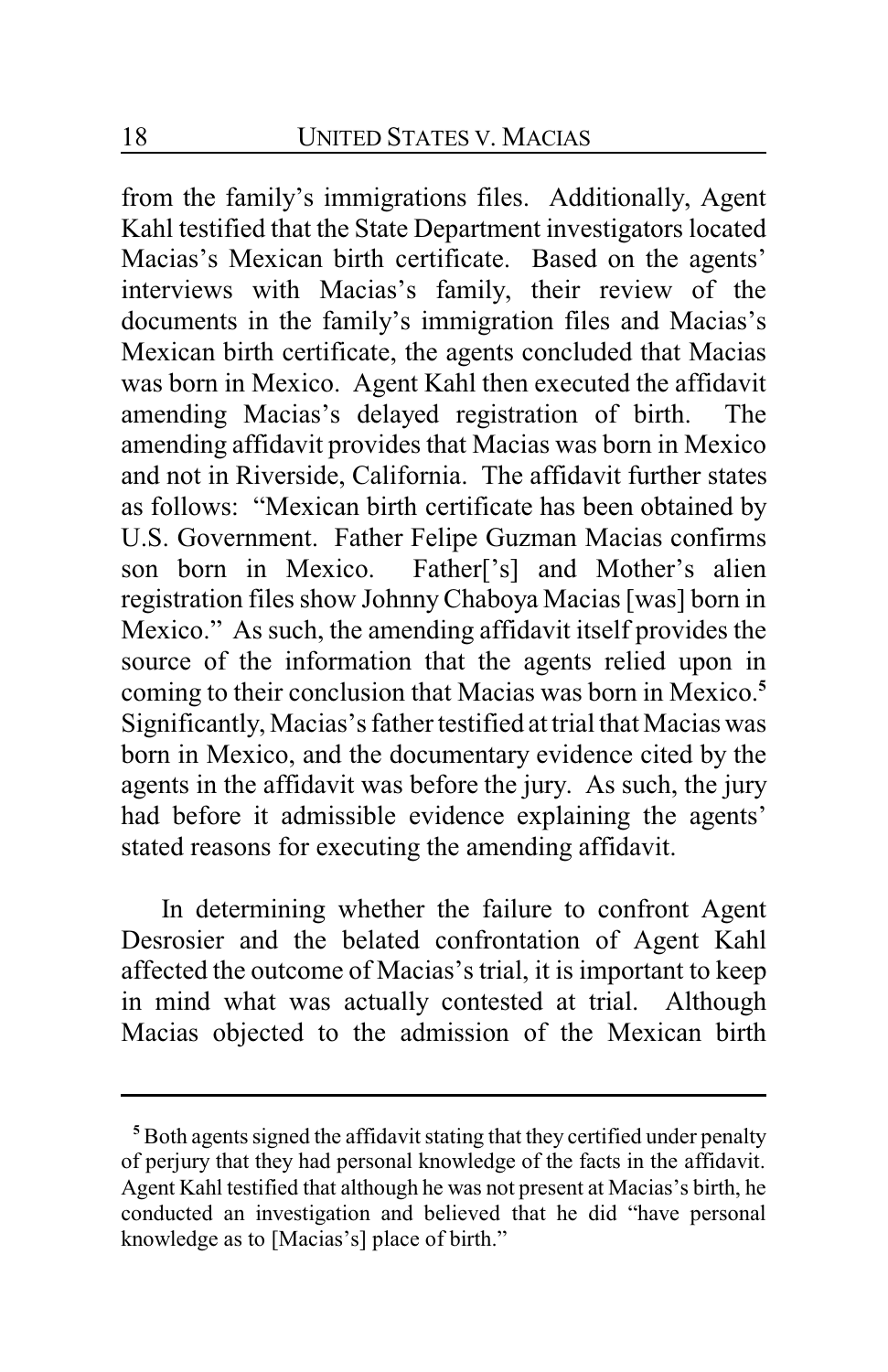certificate as "not certified," Macias did not dispute that his father had obtained the birth certificate. Indeed, Macias called an immigration lawyer to testify that it was common for Mexican parents to register their children in Mexico even if the child had been born in the United States. The immigration lawyer explained that parents would register the child in Mexico so that the child could obtain an education and other benefits that are given to Mexican citizens. During closing argument, defense counsel stated that it is "very common" for a child to be "born in the United States but to be registered in Mexico, because a baby unregistered in Mexico can't be vaccinated, can't go to school, can't get healthcare and can't enjoy the legal and social benefits without that registration." Accordingly, Macias did not actually dispute the fact that Macias's father obtained the Mexican birth certificate.

Additionally, in his brief, Macias admits that his parents listed his birthplace as Mexico on their applications for lawful permanent residency. Macias also admits that he has been "deported on numerous occasions beginning in 1981" and that he claimed to be a citizen of Mexico during some of those deportation proceedings.

Attempting to show harm, Macias argues that the principal difference between the first trial and the second trial is the introduction of the amending affidavit. Macias is correct that the amending affidavit was only admitted at the retrial. Likewise, the Mexican birth certificate was only admitted at the retrial, and Macias fails to recognize the importance of that document. The importance of the Mexican birth certificate is magnified when, at trial, the defense essentially admitted that his father registered him when he was barely a week old in Yurecuaro, which is over 1,500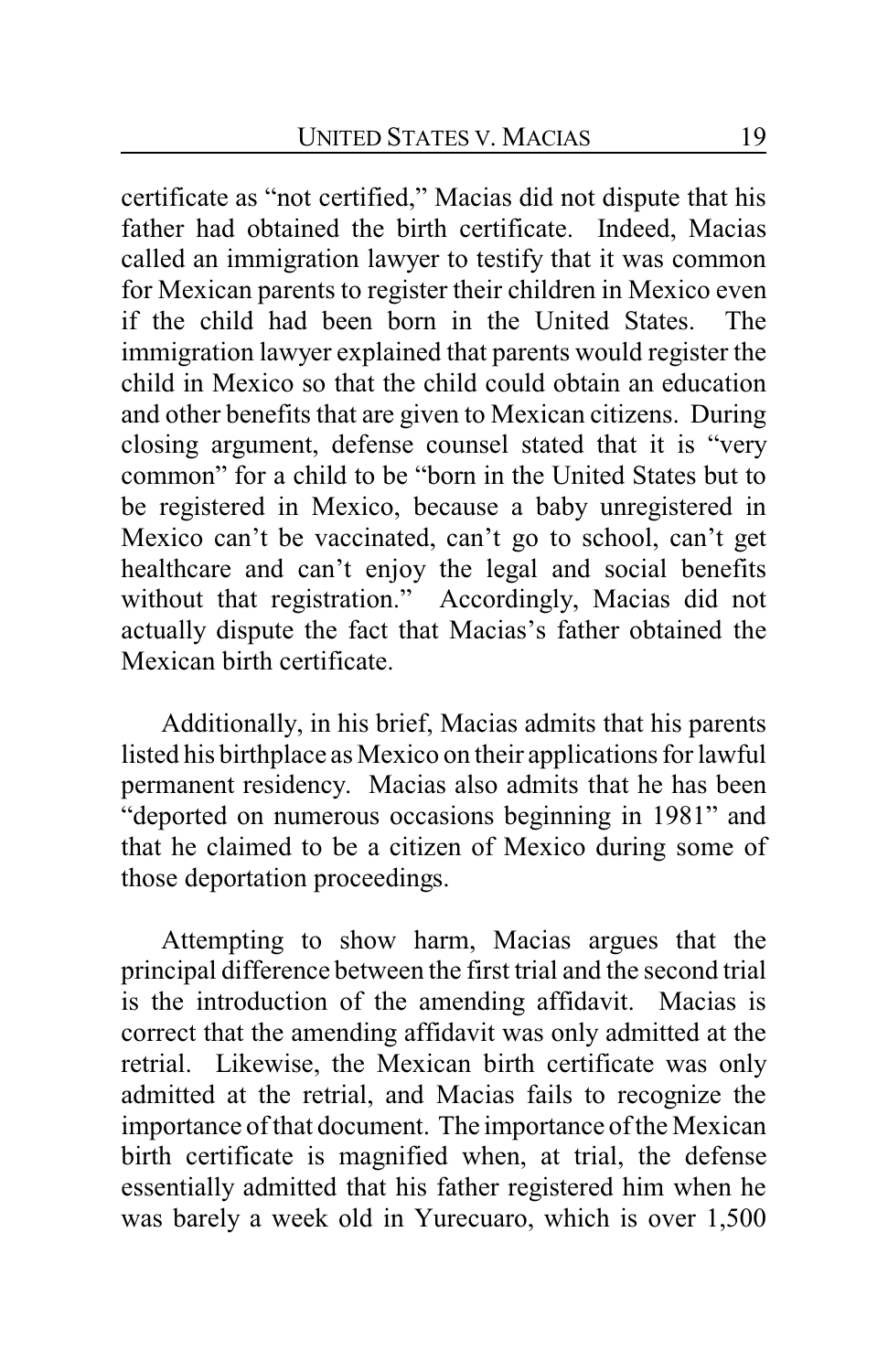miles from Riverside, California.**<sup>6</sup>** The importance of the Mexican birth certificate is further magnified by the testimony of the custodian of the delayed registration of birth. The custodian testified that if her office had been provided with either Macias's Mexican birth certificate or his deportation orders, it would not have issued him a delayed registration of birth. Macias does not dispute the validity of the Mexican birth certificate or the deportation orders. Thus, the custodian's testimony that these documents would have precluded the issuance of Macias's delayed registration of birth essentially eviscerates his defense.

To summarize, the following evidence admitted at trial convinces us that the Confrontation Clause violation did not affect the outcome of the trial and thus did not affect Macias's substantial rights. Macias's father testified that he was present at Macias's birth in Mexico. His father also confirmed the authenticity of the Mexican birth certificate, which was obtained when Macias was one week old. Macias admitted that he was a citizen of Mexico in deportation proceedings that occurred both before and after he obtained the delayed registration of birth. With respect to Macias's delayed registration of birth document, neither affiant testified. Moreover, Macias's mother's application for residency provided that Macias was born in Mexico, which conflicts with the birthplace listed in the delayed registration of birth document. With respect to the amending affidavit, as set forth above, Macias was able to cross examine one of the agents as to the agents' joint investigation and the evidence

**<sup>6</sup>** We may take judicial notice of the distance between the two locations. *See Cervantes v. United States*, 263 F.2d 800, 804 n.5 (9th Cir. 1959) (noting that "we take judicial notice of the fact that San Clemente is more than seventy miles from the nearest port of entry from Mexico").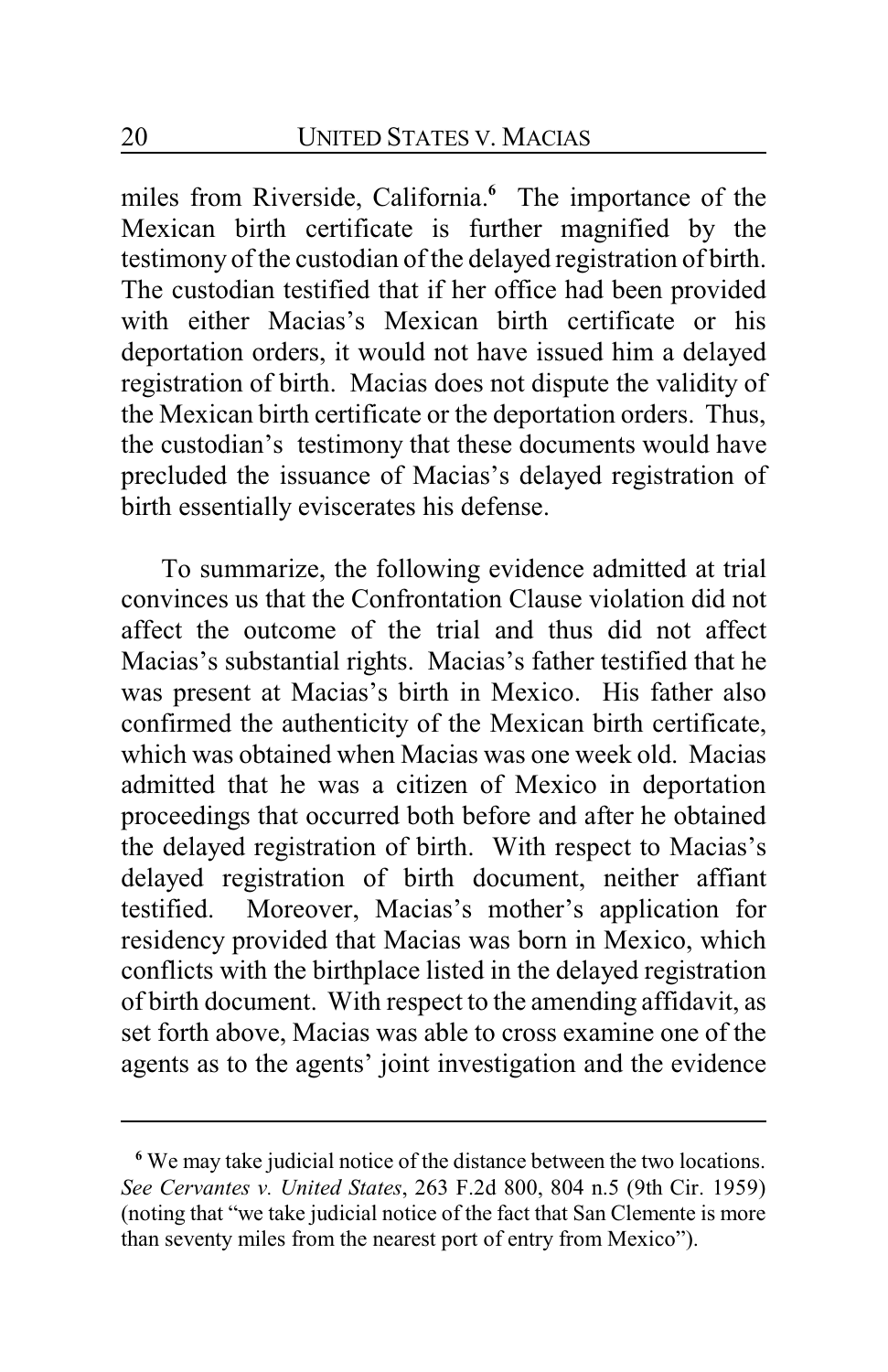they relied upon to execute the amending affidavit. Under those circumstances, we are convinced that the error did not affect the outcome of the trial. Macias has not shown that his substantial rights were affected.**<sup>7</sup>**

# B. Evidentiary Challenges to Amending Affidavit

Macias raises four more arguments challenging the admission of the *same* amending affidavit discussed above. More specifically, Macias contends that the amending affidavit should have been excluded because: (1) it constituted inadmissible hearsay; (2) its probative value was substantially outweighed by a danger of unfair prejudice; (3) its affiants lacked personal knowledge; and (4) it was an improper attempt to have one witness testify as to another witness's credibility. Unlike Macias's Confrontation Clause argument, these four evidentiary objections are preserved for appeal.

Where there has been a nonconstitutional error, we must reverse "unless there is a 'fair assurance' of harmlessness or, stated otherwise, unless it is more probable than not that the error did not materially affect the verdict." *United States v. Morales*, 108 F.3d 1031, 1040 (9th Cir. 1997) (en banc) (quoting *United States v. Crosby*, 75 F.3d 1343, 1349 (9th Cir. 1996)). In the preceding discussion at II.A.3, *supra*, we concluded that the admission of the affidavit did not affect the outcome of the proceedings. We recognize that the preceding discussion involved a different assignment of the

**<sup>7</sup>** Because the error did not affect Macias's substantial rights, we need not reach the fourth prong of the plain error test, which is whether the "error seriously affects the fairness, integrity or public reputation of judicial proceedings." *Anekwu*, 695 F.3d at 973.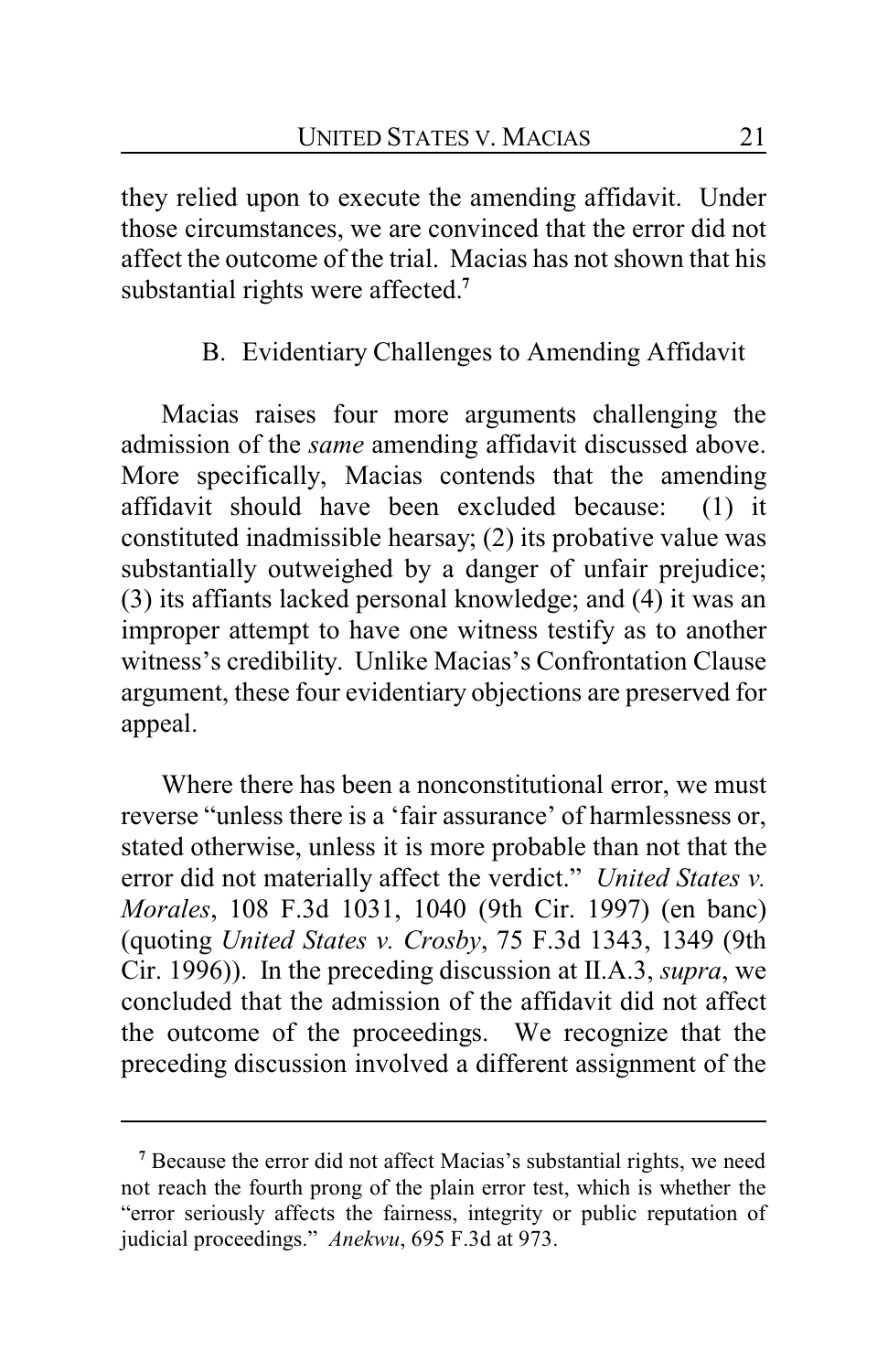burden of proof with respect to whether the verdict was affected. In the preceding discussion, under the plain error standard, Macias had the burden of showing that the verdict was affected. For these four preserved evidentiary challenges, the government has the burden of showing that the verdict was not affected by the affidavit. We conclude that based on the same evidence and reasons set forth in our discussion in II.A.3, *supra*, the government has shouldered its burden of demonstrating that it is more probable than not that the error did not materially affect the verdict. Because we conclude that the admission of this affidavit is harmless error, we need not address the merits of these evidentiary objections. *See United States v. Bishop*, 1 F.3d 910, 911 (9th Cir. 1993) (explaining that the Court need not reach the merits of the claim that the evidence was inadmissible because any error was harmless).

# C. Prosecutorial Misconduct

Macias contends that the prosecutor drew an improper inference in closing argument by claiming that Macias's delayed birth registration was a "forgery." Macias recognizes that because defense counsel failed to object to the argument, the claim is reviewed for plain error. To show plain error, Macias must demonstrate that: (1) there was error; (2) the error was plain; and (3) the error affected substantial rights. *United States v. Geston*, 299 F.3d 1130, 1134–35 (9th Cir. 2002); *Olano*, 507 U.S. at 730–32. "Under this standard, a conviction can be reversed only if, viewed in the context of the entire trial, the impropriety seriously affected the fairness, integrity, or public reputation of judicial proceedings, or where failing to reverse a conviction would result in a miscarriage of justice." *Geston*, 299 F.3d at 1135 (internal quotation marks and citation omitted).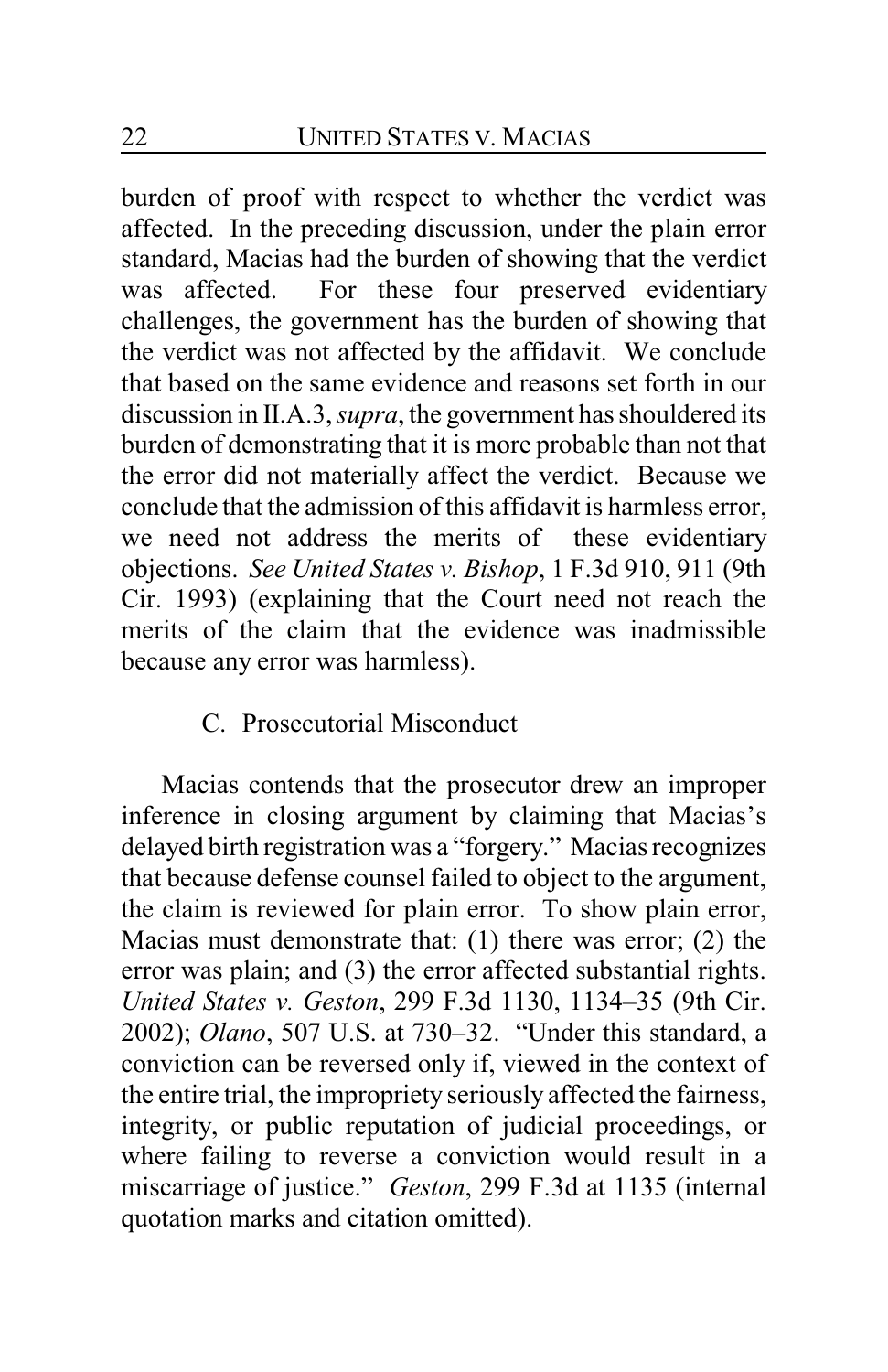Referring to the delayed birth registration during closing argument, the prosecutor called the document a "complete fabrication." He further asserted that "[i]t wasn't the mom who signed it. This is a forgery in and of itself." He further argued that Macias's mother would have signed it "Maria Chaboya" as opposed to "Maria Macias." He then stated that "[w]hat probably happened here—and I wasn't there. None of us were there. What probably happened is the Defendant decided he's going to fill this form out and he puts a signature down there."

In response to the prosecutor's forgery accusation, defense counsel explained during closing argument that Macias's mother's full name was "Maria Chaboya de Macias" and invited the jury to compare Maria's signature on the delayed registration of birth with her signature on the application for lawful permanent residency. Defense counsel argued that the name "'Maria' looks exactly the same in both of the applications."

"Prosecutors have considerable leeway to strike hard blows based on the evidence and all reasonable inferences from the evidence." *United States v. Sullivan*, 522 F.3d 967, 982 (9th Cir. 2008) (citation and internal quotation marks omitted); *cf. United States v. Necoechea*, 986 F.2d 1273, 1276 (9th Cir. 1993) (explaining that prosecutors may argue in closing argument that one side is lying if the argument is based on reasonable inferences).

The principal issue in this case is whether Macias was born in the United States. The theory of the government's case was that the delayed registration of birth was obtained by fraud. During closing argument, the prosecutor relied heavily on the Mexican birth certificate, arguing that the certificate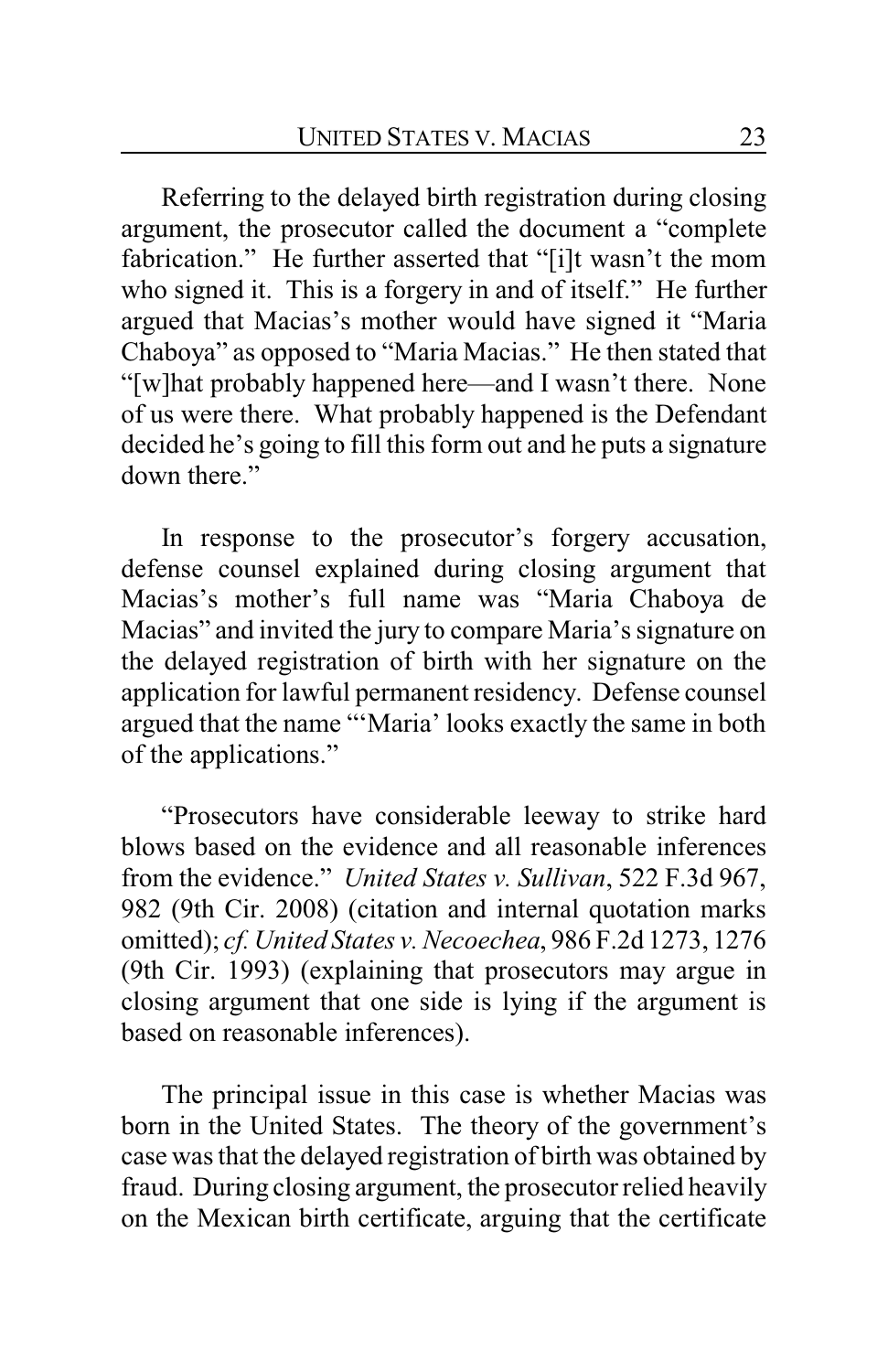"in and of itself is conclusive" as to Macias's place of birth. The prosecutor also emphasized that the only trial witness who was present at Macias's birth was Felipe, who testified that it took place in Mexico. Additionally, Macias's older brother Gil testified that Macias was born in Mexico. The prosecutor then pointed out that during a previous deportation proceeding Macias had claimed that a family friend told him he was born in Riverside, California. However, during the instant deportation proceedings, Macias changed his story by claiming that it was his mother who told him that he was born in Riverside. Further, although Macias claimed to have learned of his true birthplace when he was 18 years old, he did not obtain the delayed birth registration until approximately 20 years later—after several deportations. Additionally, Macias made numerous sworn statements during immigration proceedings that he was born in Mexico and was a Mexican national.

The prosecutor attacked the validity of the delayed registration of birth by stating that Maria could neither read nor write.**<sup>8</sup>** He also pointed out that the State of California does not verify signatures on the delayed registrations of birth.

The evidence before the jurymade it abundantly clear that the issue was whether Macias was born in the United States and that the prosecutor's position was that the Mexican birth certificate was genuine. The evidence demonstrated that it was Macias who obtained the delayed birth registration.

**<sup>8</sup>** Felipe had testified that Maria could neither read nor write. Likewise, during his post-arrest interview, Macias stated under oath that his mother "didn't know how to read or write."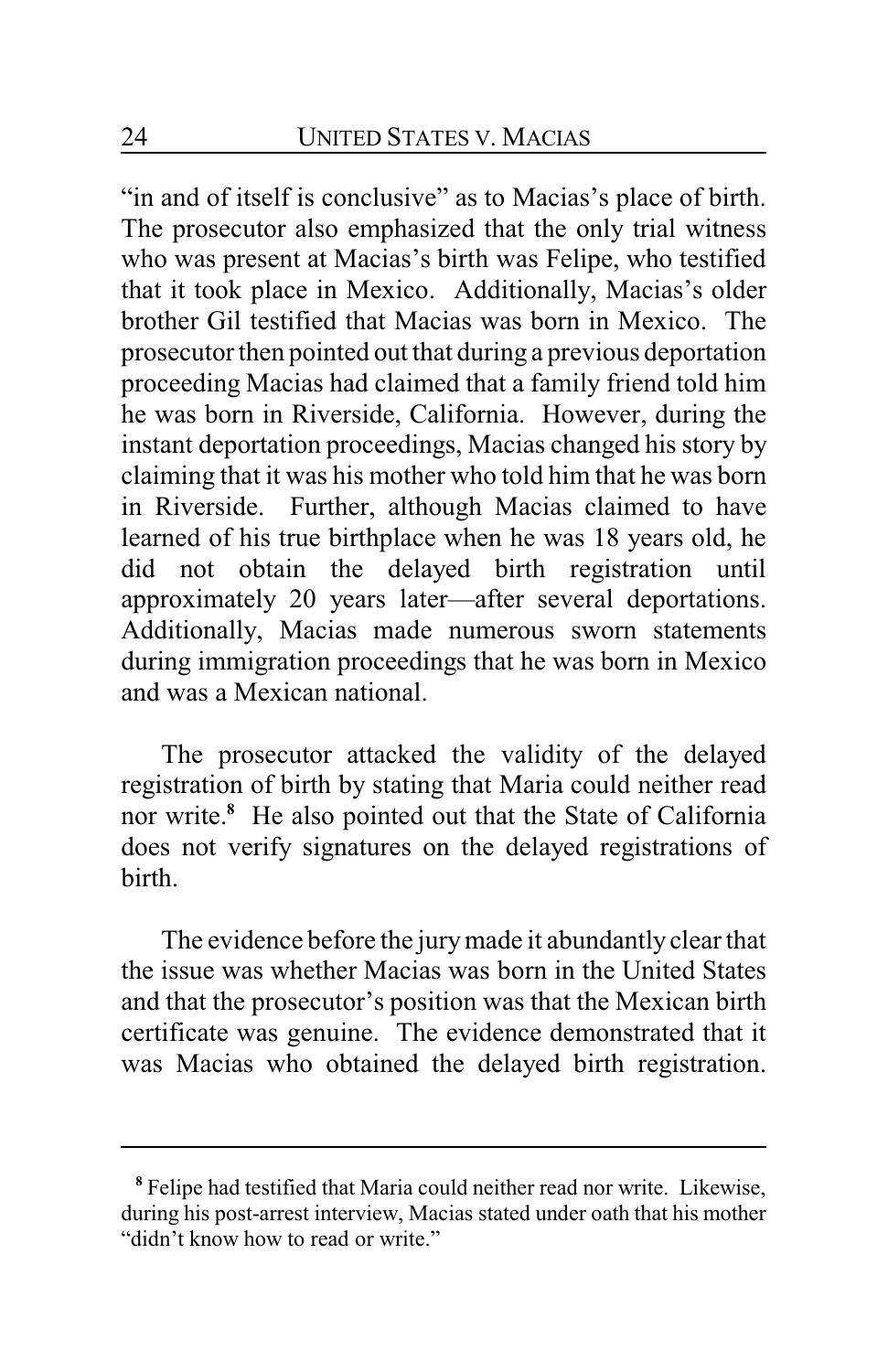Thus, the inference that can be drawn from the evidence is that Macias falsely procured the delayed birth registration.

Although there is no direct evidence that it was actually Macias who signed his mother's name on the delayed registration of birth, there is strong evidence demonstrating that Macias was born in Mexico, including the Mexican birth certificate, the immigration files, and Macias's father's and brother's testimonies. We conclude that the argument that the document is a fabrication is a reasonable inference from the evidence. *Sullivan*, 522 F.3d at 982. Accordingly, the prosecutor's remarks during his closing argument do not constitute error, much less plain error.

# D. Cumulative Error

Finally, Macias contends that the combined effect of the above-discussed alleged errors rendered his trial fundamentally unfair. "In some cases, although no single trial error examined in isolation is sufficiently prejudicial to warrant reversal, the cumulative effect of multiple errors may still prejudice a defendant." *United States v. Frederick*, 78 F.3d 1370, 1381 (9th Cir. 1996). If the "government's case is weak, a defendant is more likely to be prejudiced by the effect of cumulative errors." *Id*.

As set forth previously, we hold that the admission of the amending affidavit did violate the Confrontation Clause, but that it did not constitute plain error that affected Macias's substantial rights. With respect to the nonconstitutional challenges to the amending affidavit, we explained above that any error is harmless. Although Macias challenges the admission of the amending affidavit on numerous grounds, it is an admission of a *single* document. Further, the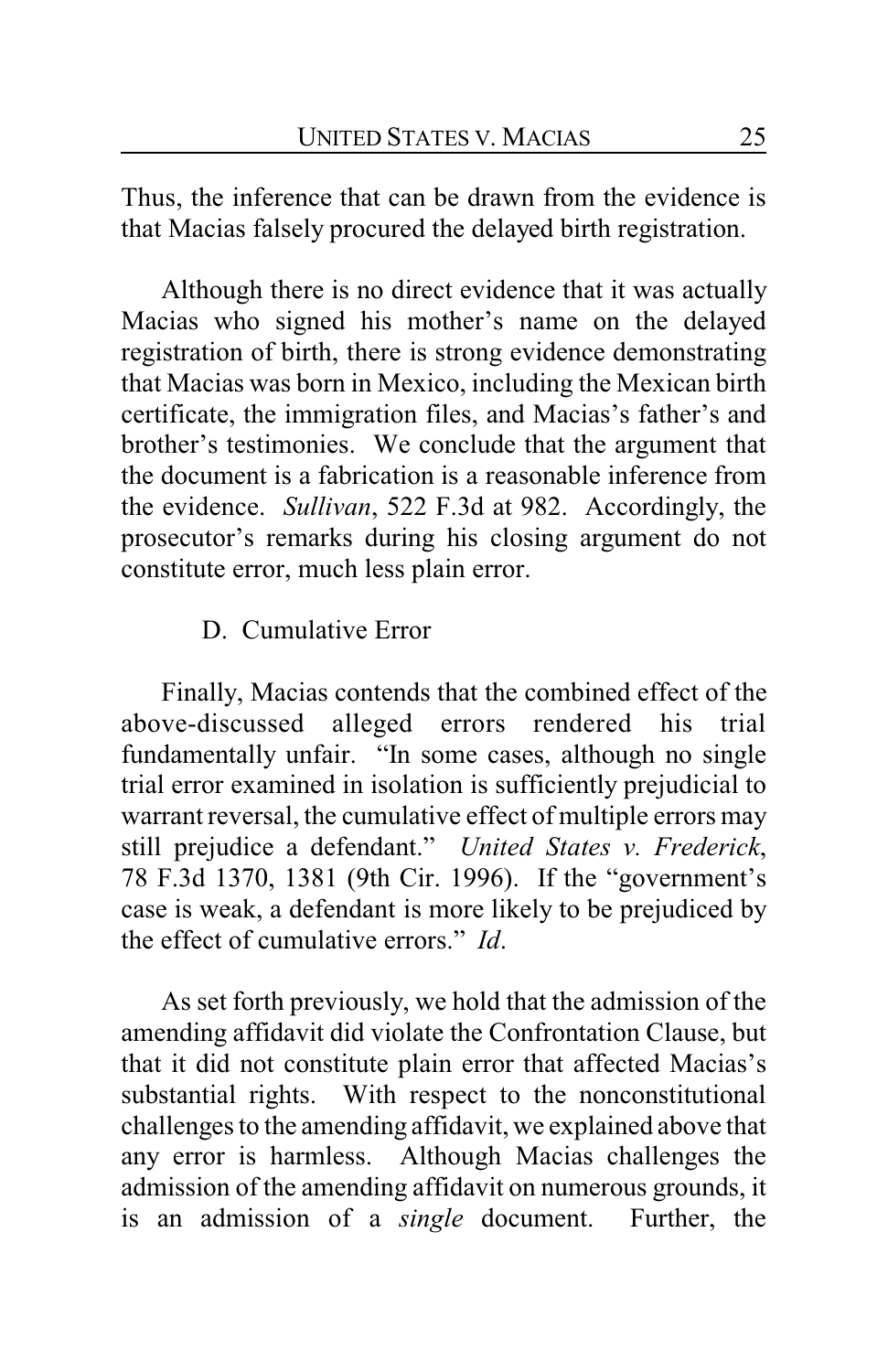prosecutor's remarks did not constitute an error. Macias has failed to show the multiple errors necessary to prevail on a claim of cumulative error.

# III. CONCLUSION

For the above reasons, the district court's judgment is **AFFIRMED**.

WARDLAW, Circuit Judge, concurring in part and dissenting in part:

I agree with the majority that the district court violated Macias's Confrontation Clause rights by admitting the Amended Delayed Birth Registration, which contained the Border Patrol agents' testimonial statements that Macias was born in Mexico. The majority also correctly holds that the district court's admission of the document where the government failed to call the two attesting Border Patrol agents to testify at Macias's trial was error. However, the majority incorrectly reviews this error under the plain error standard, concluding that although the error was "plain," it did not affect Macias's substantial rights. The majority disregards the well-established principle that we "review de novo whether the admission of a document violated a defendant's Confrontation Clause rights." *United States v. Bustamante*, 687 F.3d 1190, 1193 (9th Cir. 2012). Under that standard, "[t]he government bears the burden of proving that a Confrontation Clause error is harmless beyond a reasonable doubt." *Id.* at 1195. The government cannot meet that burden here.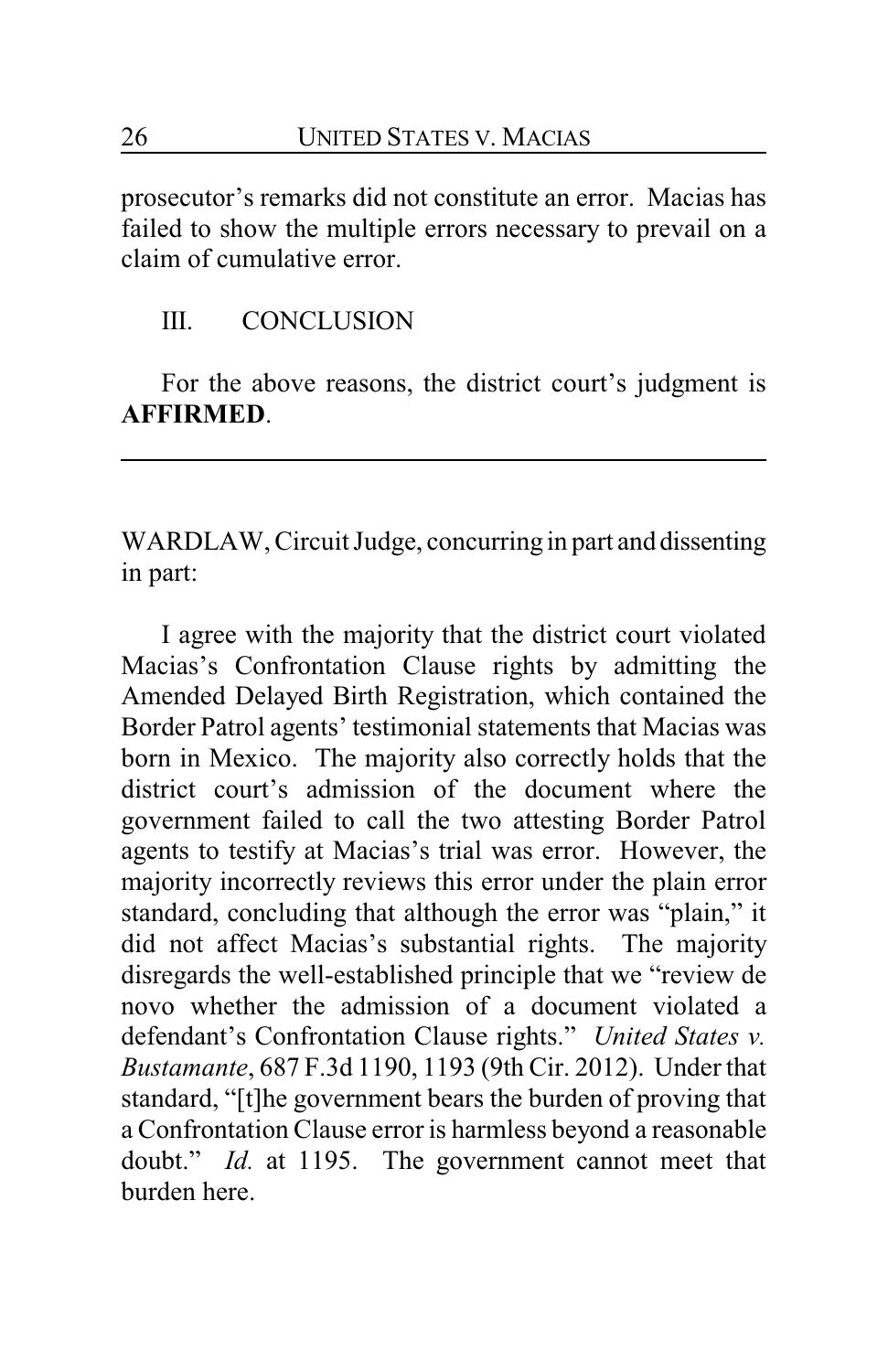#### A.

Macias's opening brief argues that the standard of review of the Confrontation Clause error is "de novo" review. The government's answering brief agrees: It states that "[t]his court reviews '[t]he district court's resolution of Confrontation Clause claims' de novo," citing *United States v. Berry*, 683 F.3d 1015, 1020 (9th Cir. 2012) ("The district court's resolution of Confrontation Clause claims is reviewed *de novo*."). The government further agrees that it bears the burden of proving that the error was harmless beyond a reasonable doubt, citing *United States v. Tuyet Thi-Bach Nguyen*, 565 F.3d 668, 675 (9th Cir. 2009) ("The prosecution bears the burden of proving the error was harmless beyond a reasonable doubt."). The answering brief then addresses the merits of Macias's Confrontation Clause claim for the next five pages.

This is classic "waiver of waiver." Where the government elects to address an unpreserved claim on the merits rather than to argue that the defendant waived the claim by failing to object on that basis in the trial court, it is deemed to waive the waiver. In *United States v. Doe*, 53 F.3d 1081 (9th Cir. 1995), for example, the government, as here, failed to argue waiver in its briefs or at oral argument, but instead urged us to reach the merits of the claim. We concluded that the "government ha[d] 'waived' any waiver argument it may have had." *Id.* at 1083. Citing *Oklahoma City v. Tuttle*, 471 U.S. 808, 815–16 (1985), we reasoned that "[w]aiver does not divest the Court of jurisdiction it otherwise enjoys." Rather, "[w]aiver is a creature of judicial policy, informed in this purely federal context by concerns of fairness, finality, and economy." *Id.* at 1082. Similarly, in *Norwood v. Vance*, 591 F.3d 1062 (9th Cir. 2009), the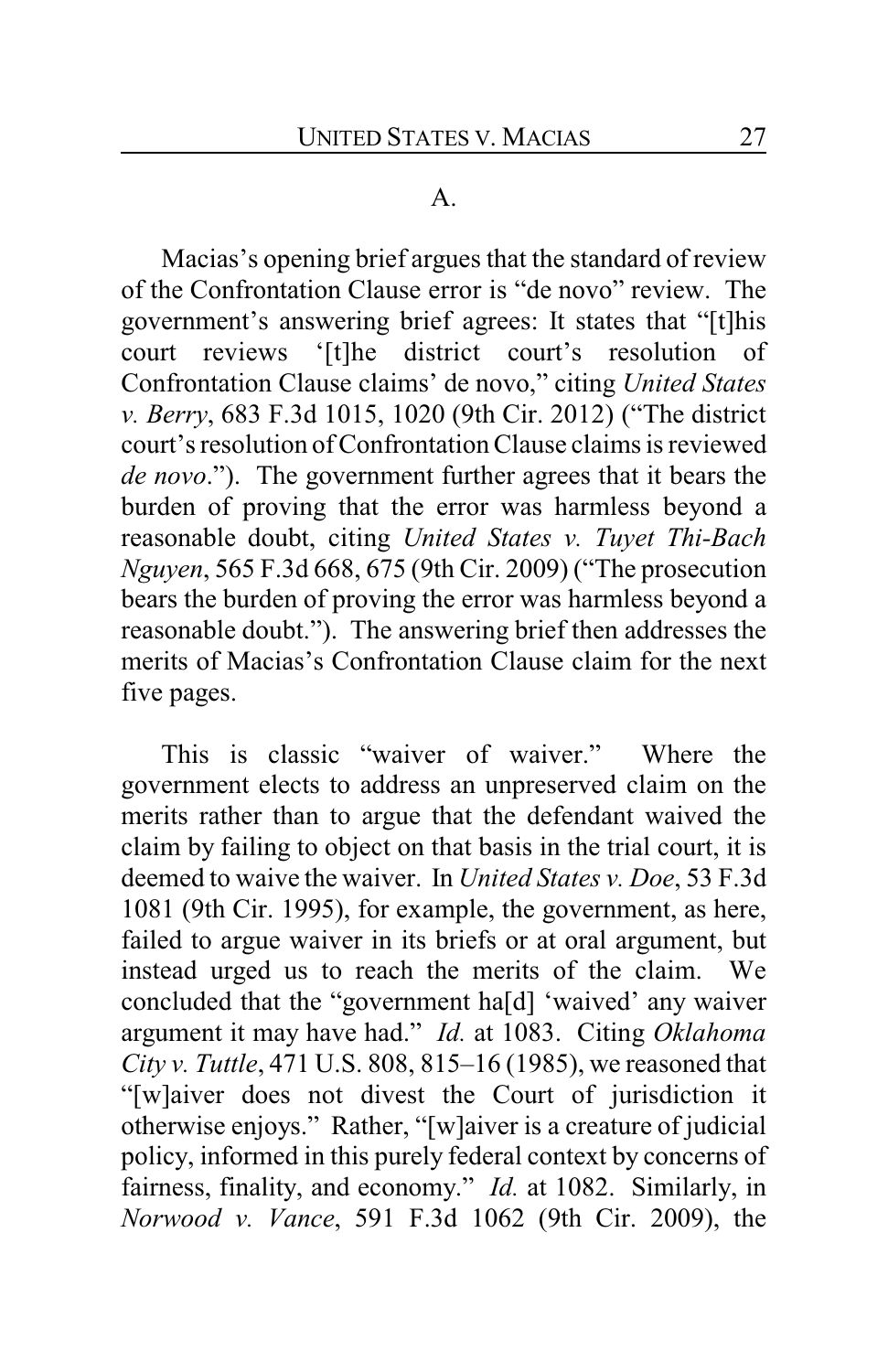plaintiff did not argue waiver, in the sense of failing to preserve an objection, but addressed the question of qualified immunity on the merits. We held that "[i]t is well-established that a party can waive waiver implicitly by failing to assert it," and that the plaintiff "waived the defendants' waiver by addressing the claim on the merits without also making a waiver argument." *Id.* at 1068 (internal quotation marks omitted); *see also Graham-Sult v. Clainos*, 756 F.3d 724, 747 n.16 (9th Cir. 2013) ("[Defendants] did not raise [a defense] in their motions or replies in the district court. However, Plaintiffs have not argued that [Defendants] waived this argument, and have therefore waived the opportunity to object on that ground."); *United States v. Garcia-Lopez*, 309 F.3d 1121, 1123 (9th Cir. 2002) ("[T]he government can 'waive waiver' implicitly by failing to assert it[.]"); *United States v. Schlesinger*, 49 F.3d 483, 485 (9th Cir. 1994) ("This court will not address waiver if not raised by the opposing party."); *United States v. Lewis*, 787 F.2d 1318, 1323 n.6 (9th Cir.) *amended by* 798 F.2d 1250 (9th Cir. 1986) (refusing to address the government's waiver argument, raised for the first time in its petition for rehearing, because the government had failed to argue waiver in its briefs or at oral argument).

Given that the government elected to argue the Confrontation Clause issue on the merits, and the novel and fairly egregious circumstances by which the inadmissible evidence was created, we not only can, but should, address the Confrontation Clause claim on its merits.**<sup>1</sup>** The

**<sup>1</sup>** The majority articulates no reason for exercising its discretion to ignore the government's waiver of the plain error standard of review and its express reliance on the de novo review standard. Indeed, there is no reason why our court should not exercise its discretion to address the merits of Macias's Confrontation Clause objection here, and every reason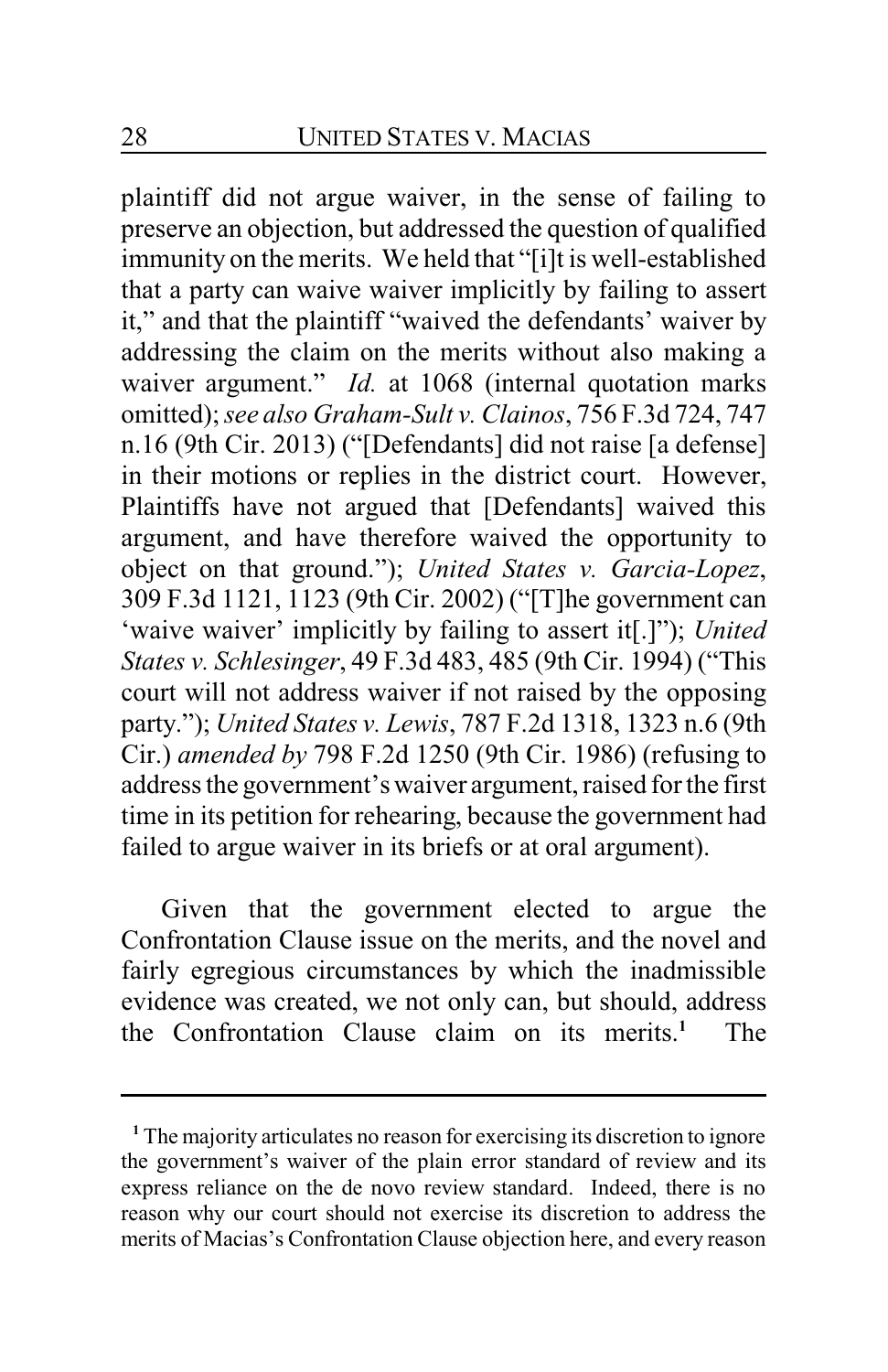Confrontation Clause is a "bedrock procedural guarantee," *Crawford v. Washington*, 541 U.S. 36, 42 (2004), which courts should make every effort to preserve.**<sup>2</sup>**

The government admits it created the Amended Delayed Birth Registration to bolster its case against Macias. At Macias's first trial on these charges, the court admitted Macias's Delayed Birth Registration. A Border Patrol agent, Joel Mata, Jr., testified that he had attempted to "cancel" Macias's Delayed Birth Registration by stamping the word

**<sup>2</sup>** Addressing the hearsay rule embedded in the Confrontation Clause, Chief Justice Marshall wrote, "I know of no principle in the preservation of which all are more concerned. I know none, by undermining which, life, liberty and property, might be more endangered. It is therefore incumbent on courts to be watchful of every inroad on a principle so truly important." *United States v. Burr*, 25 F.Cas. 187, 193 (No. 14,694) (CC Va. 1807) (Marshall, C. J.). So too here.

why it should. We have found three exceptions to the waiver rule even where the "waiver" has not been waived: " $(1)$  [] the exceptional case in which review is necessary to prevent a miscarriage of justice or to preserve the integrity of the judicial process, (2) when a new issue arises while appeal is pending because of a change in the law, and (3) when the issue presented is purely one of law and either does not depend on the factual record developed below, or the pertinent record has been fully developed." *Ruiz v. Affinity Logistics Corp.*, 667 F.3d 1318, 1323 (9th Cir. 2012) (internal quotation marks omitted). Deciding the Confrontation Clause issue here is necessary "to preserve the integrity of the judicial process." Whether the admission of the Amended Delayed Birth Registration violated the Confrontation Clause is a purely legal question. And, because the issue was addressed by both parties on the merits, neither is prejudiced by our addressing it. *See Ackerman v. W. Elec. Co.*, 860 F.2d 1514, 1517 (9th Cir. 1988) (addressing a waived issue on the merits, stating "[t]he issue has been thoroughly briefed and argued here, and [appellant] has not objected to our consideration ofit," and concluding that, "[b]ecause the issue is one of law and there is no deficiency in the record relating to it, we exercise our discretion to entertain the question").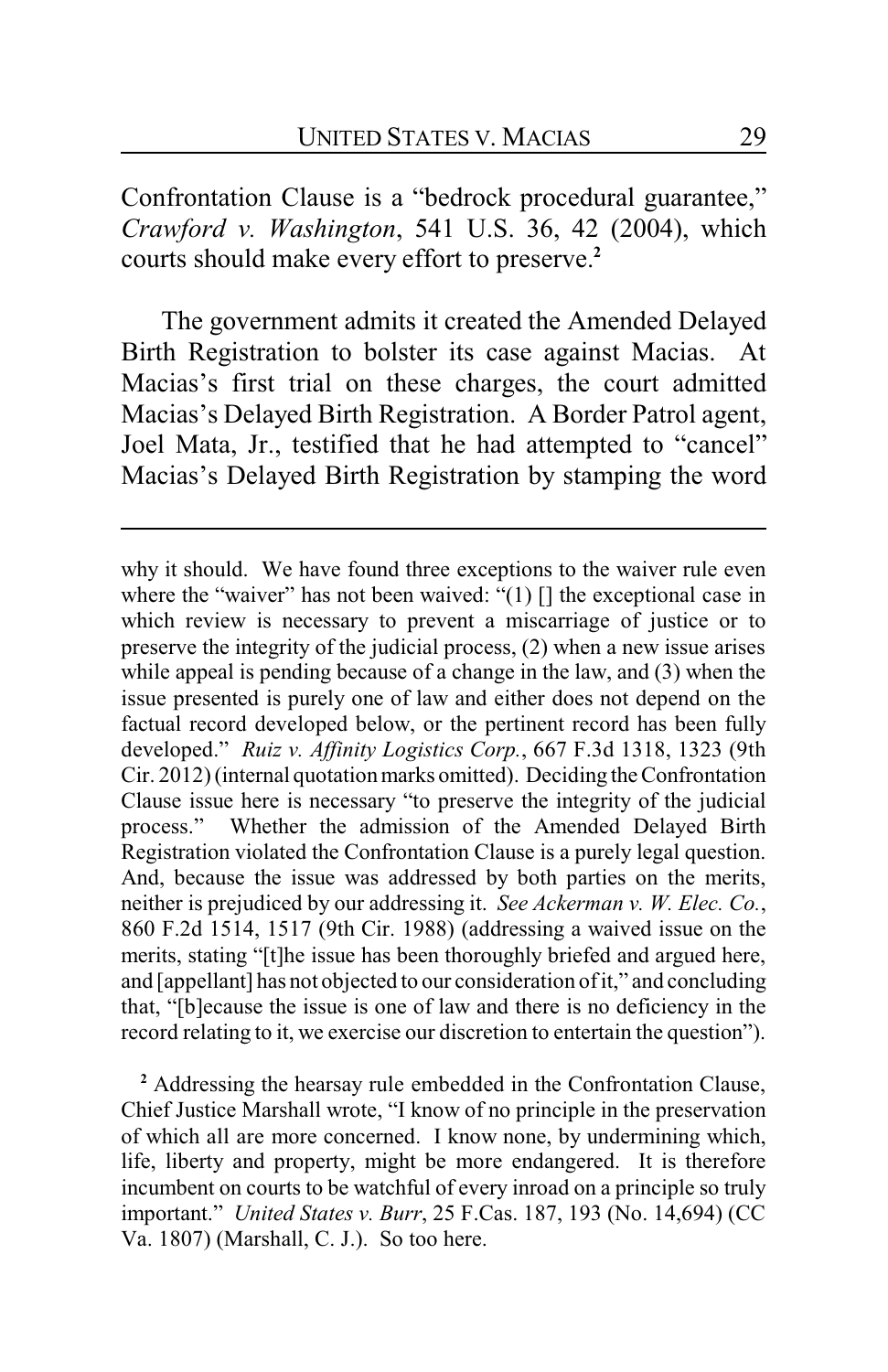"Canceled" on a copy of it and submitting it to the California Department of Vital Records (the "Vital Records Department").**<sup>3</sup>** The government then called a representative from the Vital Records Department, which had rejected the purported "cancellation," who explained that the Delayed Birth Registration could be changed only by amendment. The first jury hung and the court declared a mistrial. The prosecution then spoke to several jurors who revealed that the two jurors responsible for hanging the jury believed that the government should have followed the procedures outlined by the Vital Records Department's representative; that is, that the government should have sought an amendment to Macias's Delayed Birth Registration.

Before the second trial, at the prosecutor's direction, two *other*Border Patrol agents, whom the government did *not* call to testify at the second trial, Brian Desrosiers and Andrew Kahl, generated the Amended Delayed Birth Registration by submitting an affidavit attesting that Macias was born in Mexico, not Riverside.**<sup>4</sup>** The affidavit listed evidence the

**<sup>3</sup>** Mata also testified at the first trial that Macias admitted to him that he was a citizen of Mexico, and that he previously had personally removed Macias to Mexico. Evidently, Mata's testimony was insufficient to establish Macias's Mexican citizenship.

**<sup>4</sup>** The agents certified "under penalty of perjury" in the Amended Delayed Birth Registration that they had "personal knowledge" of the facts and information they used to amend the birth certificate, including the location of Macias's birth. The agents did not have personal knowledge that Macias was born in Yurecuaro, Mexico, so they not only ginned up the evidence; they fudged in doing so. *See United States v. Lopez*, 762 F.3d 852, 863 (9th Cir. 2014) ("Personal knowledge means knowledge produced by the direct involvement of the senses."). The Assistant U.S. Attorney frankly acknowledged that the agents submitted the affidavit at her direction; we must presume she understands the legal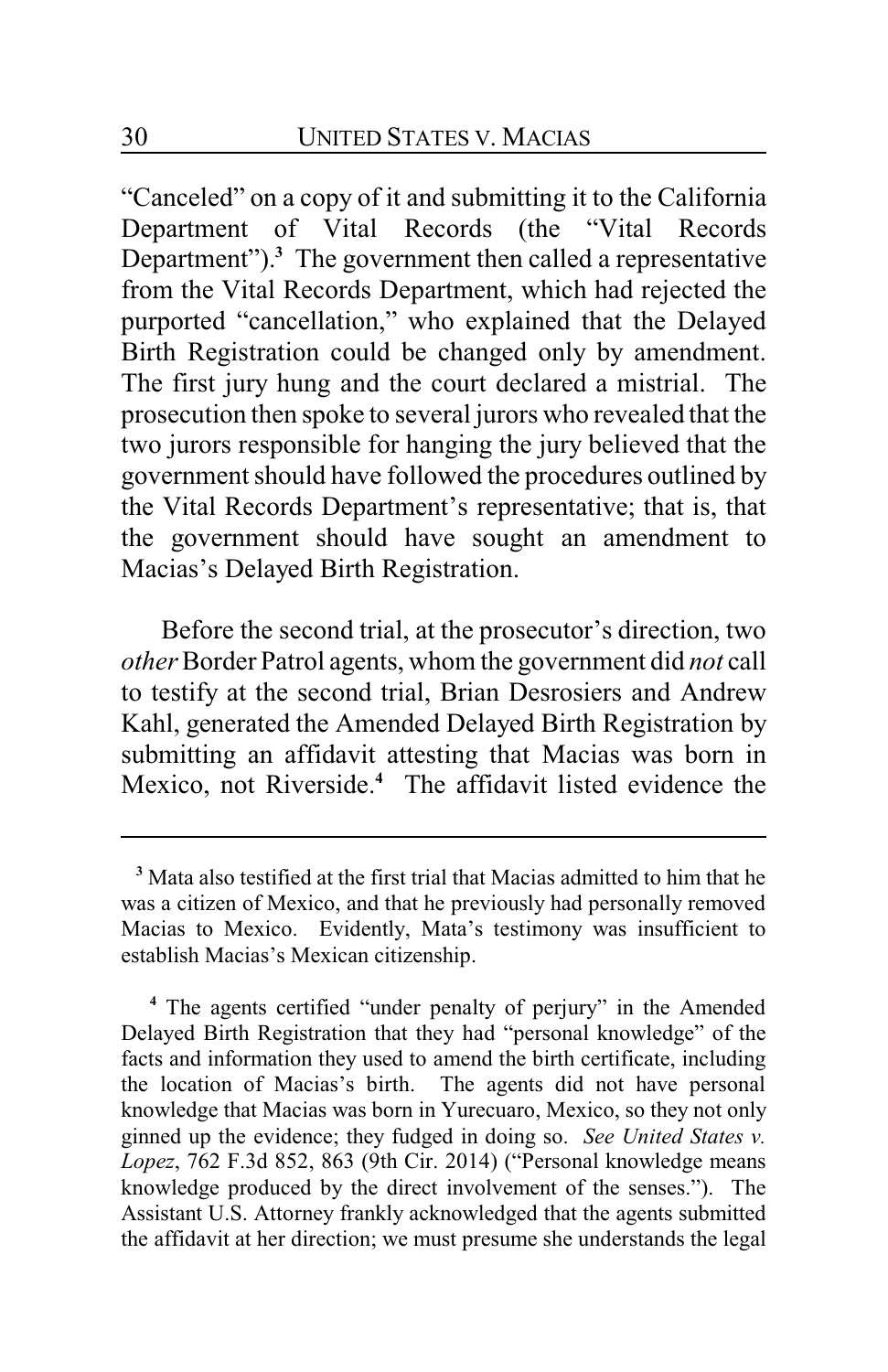prosecution planned to (and did) introduce at the second trial as the "reason for correction" or "amendment" of the Delayed Birth Registration. Thus, the government fabricated the very evidence—the Amended Delayed Birth Registration—it thought it would need to secure Macias's conviction the second time around.

#### B.

The government argues that it was not a violation of Macias's Confrontation Clause rights to admit the Amended Delayed Birth Registration on several bases, none of which is availing. **<sup>5</sup>** First, the government argues that there was no Confrontation Clause violation because the Amended Delayed Birth Registration, once filed, became part of Macias's Delayed Birth Registration. Citing *Crawford*, the government agrees that *testimonial* evidence may not be presented at trial unless the defendant has the opportunity to cross-examine the witness. *See* 541 U.S. at 59 ("Testimonial statements of witnesses absent from trial have been admitted only where the declarant is unavailable, and only where the defendant has had a prior opportunity to cross-examine."). The government, however, argues that the Amended Delayed Birth Registration is non-testimonial. Relying on our decision in *United States v. Bahena-Cardenas*, 411 F.3d 1067 (9th Cir. 2005), for the proposition that birth certificates are

meaning of "personal knowledge," and that she was aware that the agents lacked personal knowledge of the circumstances of Macias's birth.

**<sup>5</sup>** There were a host of other problems with the Amended Delayed Birth Registration raised by Macias in his motion in limine. Macias argued that the Amended Delayed Birth Registration was hearsay, that the agents lacked personal knowledge of the facts to which they attested, and that the statements constituted impermissible prosecutorial vouching.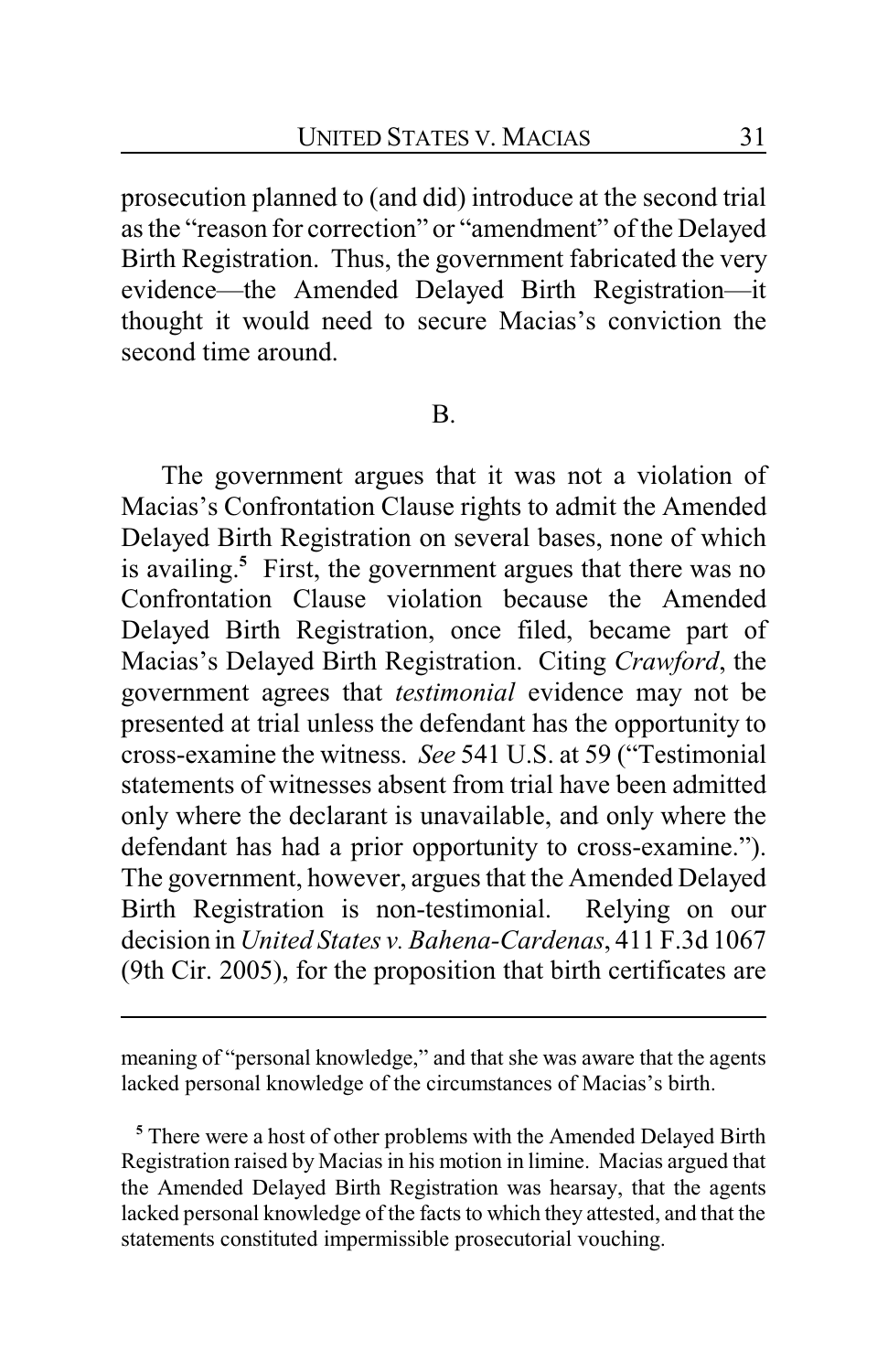non-testimonial, *see id.* at 1075 (holding that a "warrant of deportation is no different than a birth certificate or any other public record which constitutes the routine cataloguing of an unambiguous factual matter"), the government asserts that the Amended Delayed Birth Registration is part of Macias's birth record and that it is, for that reason, non-testimonial.

The government's position is formalistic: it hinges on the label "birth certificate," without analyzing whether the relevant statements were made under circumstances in which an objective witness would be reasonably led to believe that they would be used in future litigation. *See Melendez-Diaz v. Massachusetts*, 557 U.S. 305, 309–10 (2009) (one formulation of "the class of testimonial statements covered by the Confrontation Clause" is "'statements that were made under circumstances which would lead an objective witness reasonably to believe that the statement would be available for use at a later trial.'" (quoting *Crawford*, 541 U.S. at 52)). The Amended Delayed Birth Registration was clearly not the routine, objective, cataloguing of a particular factual matter contemplated in *Bahena-Cardenas*, but was, instead a document prepared at the prosecutor's behest "in anticipation of litigation." 411 F.3d at 1075. Though birth certificates routinely catalogue unambiguous factual matters in general, the Amended Delayed Birth Registration did not. Instead, it captured two Border Patrol agents' conclusions on a particular factual matter—the location of Macias's birth after their review of certain evidence. Thus, even if the Amended Delayed Birth Registration is properly considered part of Macias's birth certificate, it remains testimonial in nature.

Second, the government asserts that there was no Confrontation Clause violation because California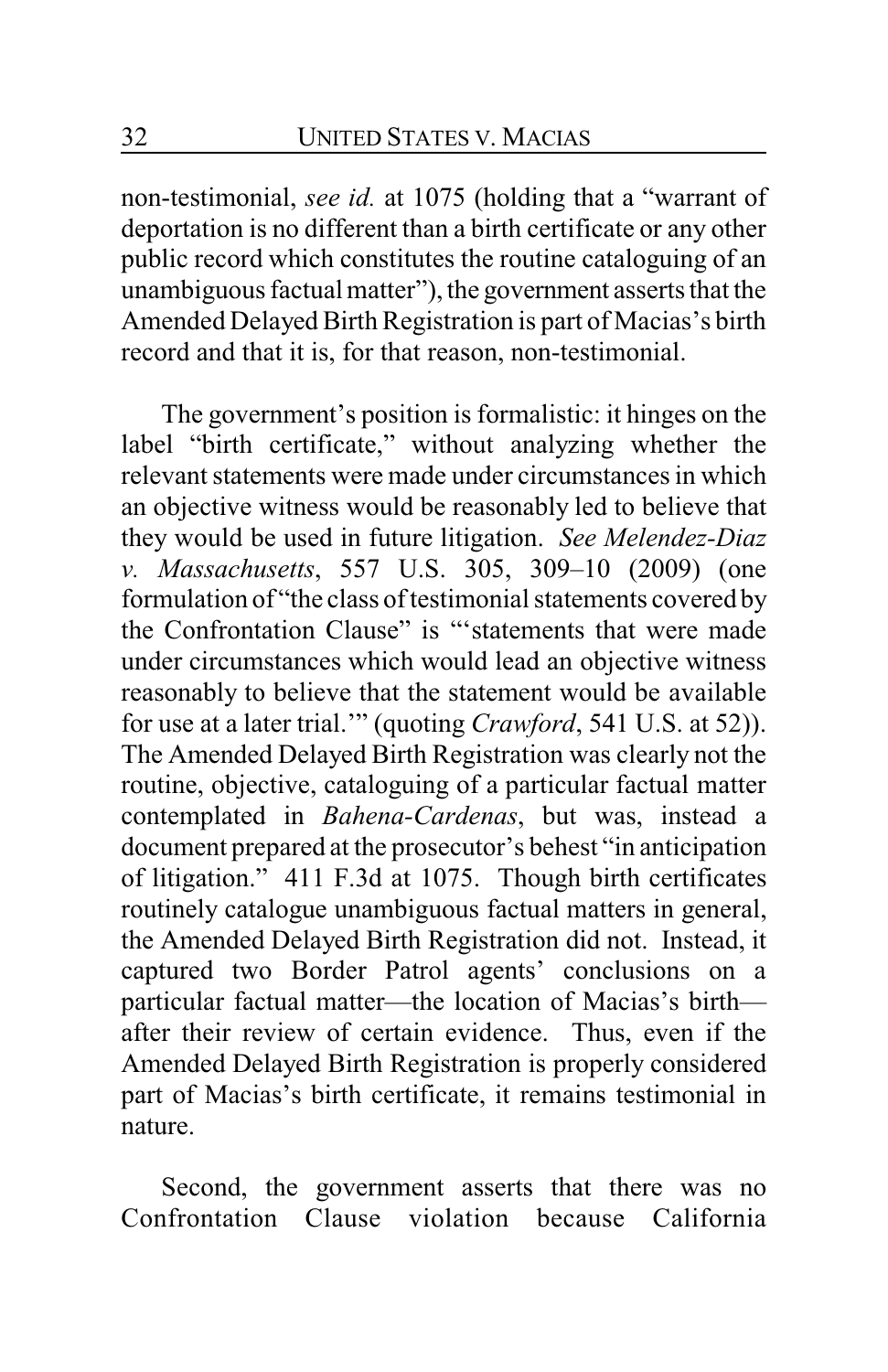Department of Public Health section chief Karen Roth testified during Macias's second trial. Roth was called to and did—testify that the Amended Delayed Birth Registration is part of Macias's official birth record. The government argues that because Roth so testified at trial, Macias's argument that a Confrontation Clause violation occurred is "illusory." That Roth testified is entirely irrelevant, however: the testimonial statements in the Amended Delayed Birth Registration were made by Agents Kahl and Desrosiers, not Roth. Roth's general testimony regarding the effect of the agents' amendment on Macias's birth record does nothing to remedy the government's failure to call the actual affiants—Agents Kahl and Desrosiers—to the stand during the second trial.

Third, the government argues that if the Amended Delayed Birth Registration is testimonial then, "under Macias' very own reasoning," so is the Delayed Birth Registration. The government contends that, like the Amended Delayed Birth Registration, the Delayed Birth Registration contains Macias's "self-serving" statement as to his birthplace, along with the signatures of two other individuals who attested to their presence at Macias's birth. The government argues that, under *Crawford*, an objective witness would reasonably be led to believe the Delayed Birth Registration might be used in future litigation. This argument is a non-sequitur, however. Only Macias, and not the government, has a constitutional right to confront the witnesses against him. *See* U.S. CONST. amend. VI ("In all criminal prosecutions, the *accused* shall enjoy the right . . . to be confronted with the witnesses against him.") (emphasis added); *Crawford*, 541 U.S. at 59 ("Testimonial statements of witnesses absent from trial have been admitted only where the declarant is unavailable, and onlywhere the *defendant* has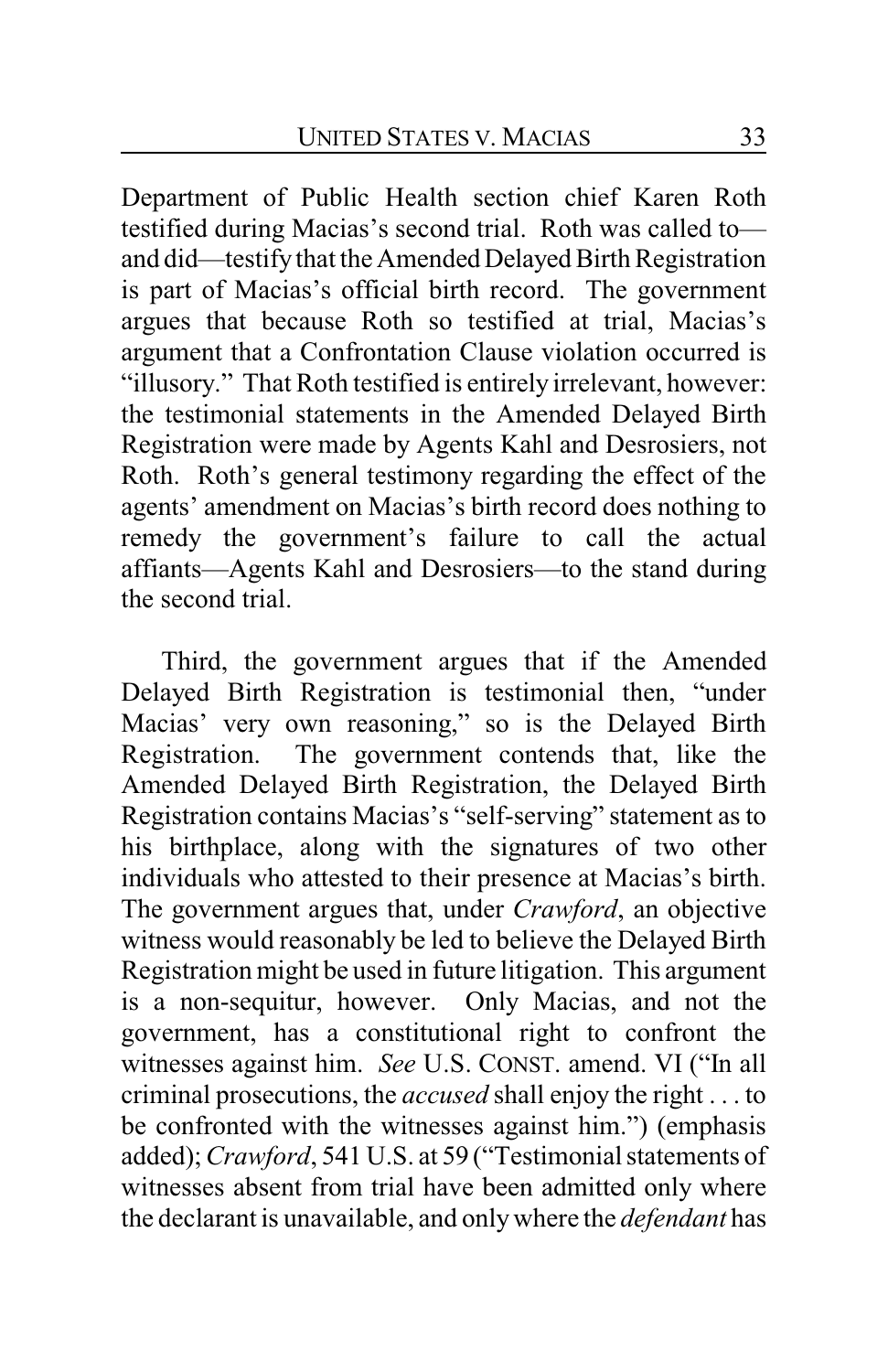had a prior opportunity to cross-examine.") (emphasis added). Thus, even if Macias's Delayed Birth Registration is testimonial, its admission does not violate the Confrontation Clause.

#### C.

The government cannot show that the admission of the Amended Delayed Birth Certificate was "harmless beyond a reasonable doubt." *Tuyet Thi-Bach Nguyen*, 565 F.3d at 675. The jury hung at the first trial, and the material difference between the two trials was the admission of the Amended Delayed Birth Registration. Thus, its admission cannot be harmless beyond a reasonable doubt. *See United States v. Geston*, 299 F.3d 1130, 1136 (9th Cir. 2002) ("[Defendant's] first trial, which did not include the improper questioning, resulted in a mistrial, with the jury unable to reach a verdict. This circumstance leads us to conclude that the improper questioning impacted [Defendant's] due process rights."); *United States v. Thompson*, 37 F.3d 450, 454 (9th Cir. 1994) (emphasizing that the hung jury after the first trial was "persuasive evidence that the district court's error [in the second trial] affected the verdict," and declining to find harmless error); *United States v. Schuler*, 813 F.2d 978, 982 (9th Cir. 1987) ("Moreover, particularly in view of the prior hung jury, we conclude that the error [at the defendant's second trial] was not harmless beyond a reasonable doubt."). Indeed, a comparison of the two trials reveals that substantially similar evidence was presented at each: at both trials, Macias's father, Felipe, testified that Macias was born in Mexico; at both trials, Macias's Delayed Birth Registration was presented, along with his parents' applications for lawful permanent residency, in which Macias was listed as having been born in Mexico; and, at both trials, Macias's deportation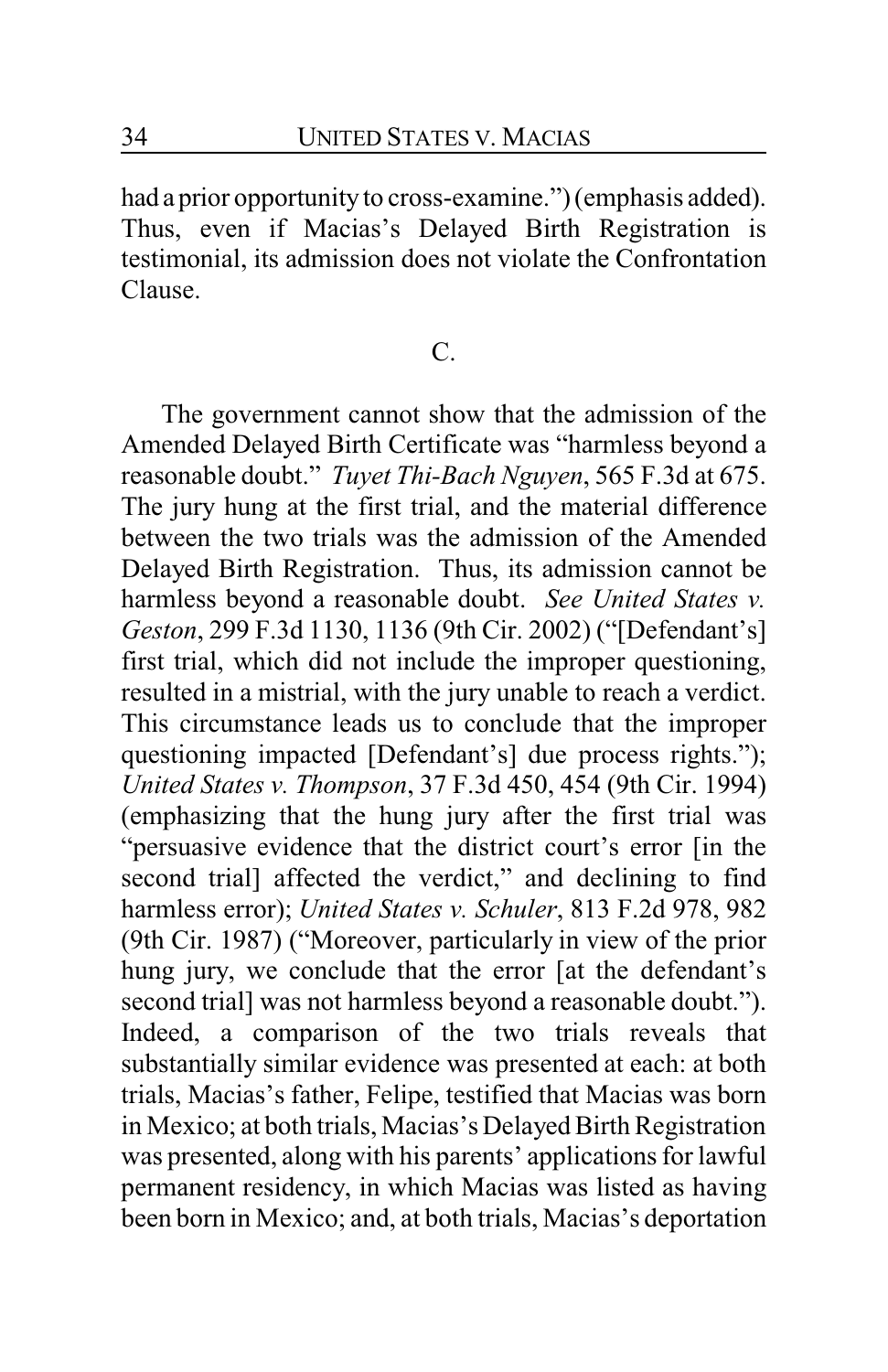history was presented, with particular emphasis on the number of times that, during those proceedings, he claimed to have been born in Mexico. The material difference between the first and second trials was the admission of the Amended Delayed Birth Registration—a literally new piece of evidence *created* to secure Macias's conviction.

The government argues that there was a litany of differences between the two trials. These included, according to the government, the decision to call certain new witnesses, including Macias's brother Gil Macias, and not call others, specifically Mata. But the decision not to call Mata, whose testimony was obviously not credited by the jury at Macias's first trial, is not one which shows the harmlessness of the admission of the Amended Delayed Birth Registration. And Gil Macias's testimony was of little help to the government, as he testified that he was unable to remember Macias's birth. The government also points to the alteration of its exhibit list, including the decision to present recordings from Macias's removal hearings before the Immigration Judge, and to the fact that the jury received a new instruction at the conclusion of the second trial. But the government never explains why any of these differences prove the improper admission of the Amended Delayed Birth Registration harmless beyond a reasonable doubt.

Nor is there any basis to conclude beyond a reasonable doubt that the admission of Macias's Mexican birth certificate, rather than the erroneous admission of the Amended Delayed Birth Registration, was responsible for the change in outcome from Macias's first trial to the second. In fact, expert testimony proffered at Macias's second trial demonstrated that the existence of a Mexican birth certificate is not determinative of an individual's birthplace: Alejandro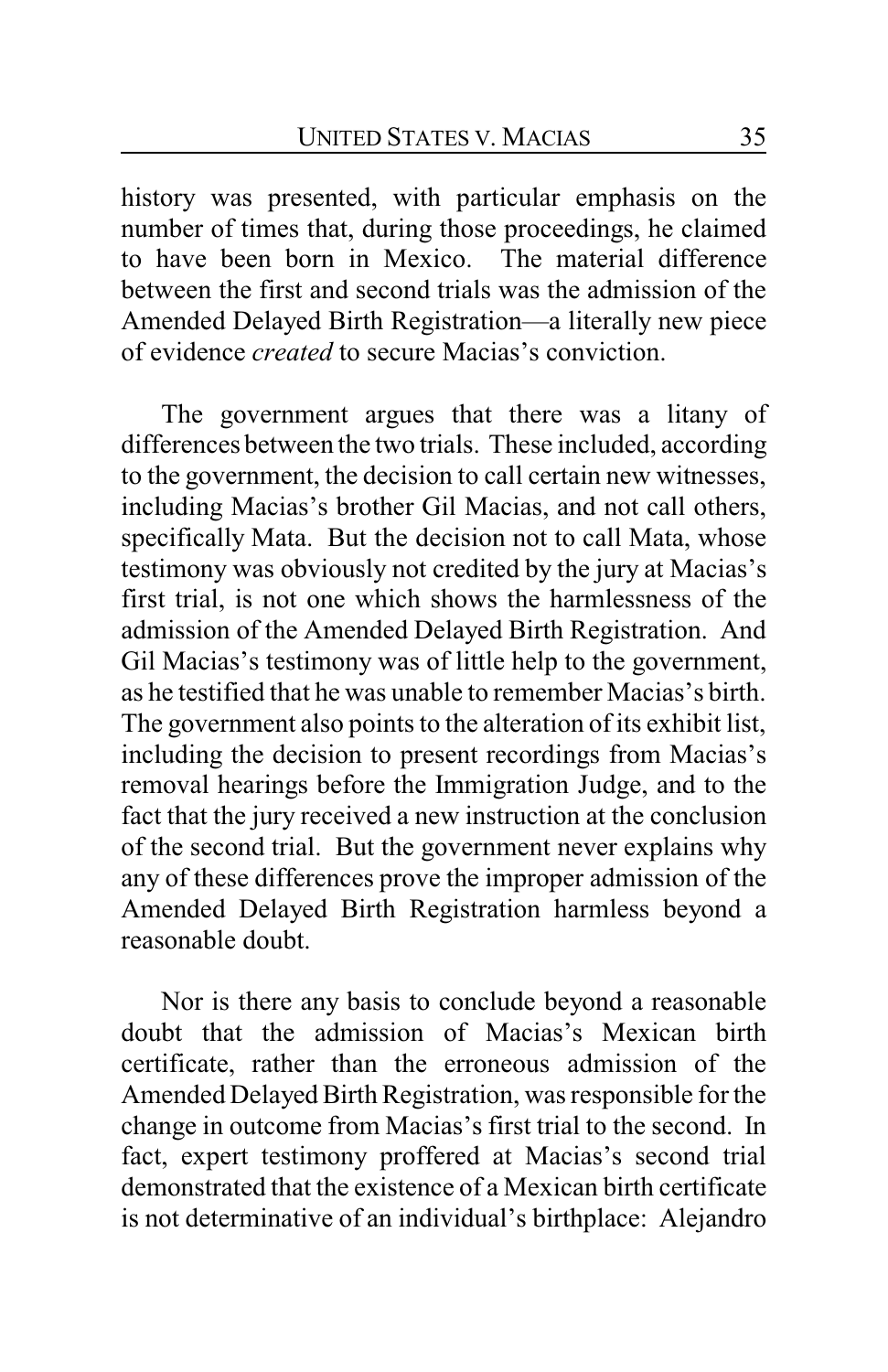Osuna, a professor of law in Mexico, testified that it was common practice at the time of Macias's birth for Mexican parents of children born in the United States to register their children's birth in Mexico as well. Osuna testified that obtaining a Mexican birth certificate was critical to the child's access to education, health, and even property ownership in Mexico. Osuna's testimony thus demonstrated the relative insignificance of Macias's Mexican birth certificate to the determination of his citizenship.

Consideration of other factors under the harmless error analysis similarly points to the conclusion that the Confrontation Clause error was not harmless beyond a reasonable doubt. *See Tuyet Thi-Bach Nguyen*, 565 F.3d at 675 ("'Whether an error is harmless depends on a variety of factors, including whether the testimony was cumulative, the presence or absence of [evidence] corroborating or contradicting the testimony on material points, the extent of cross-examination, and of course, the overall strength of the prosecution's case.'" (quoting *United States v. Mayfield*, 189 F.3d 895, 906 (9th Cir. 1999))). The Amended Delayed Birth Registration was not cumulative, as no other evidence was offered to amend Macias's Delayed Birth Registration, or to alter its significance. And while certain corroborating evidence, cited by the agents in the Amended Delayed Birth Registration as the basis for the amendment, was presented at the second trial,**<sup>6</sup>** such evidence did not purport to *amend* the birth certificate. Furthermore, no cross-examination of Agent

**<sup>6</sup>** This evidence, as the majority points out, included the government's acquisition of Macias's Mexican birth certificate, Macias's father's statement that Macias was born in Mexico, and Macias's parents' applications for lawful permanent residency stating that Macias was born in Mexico.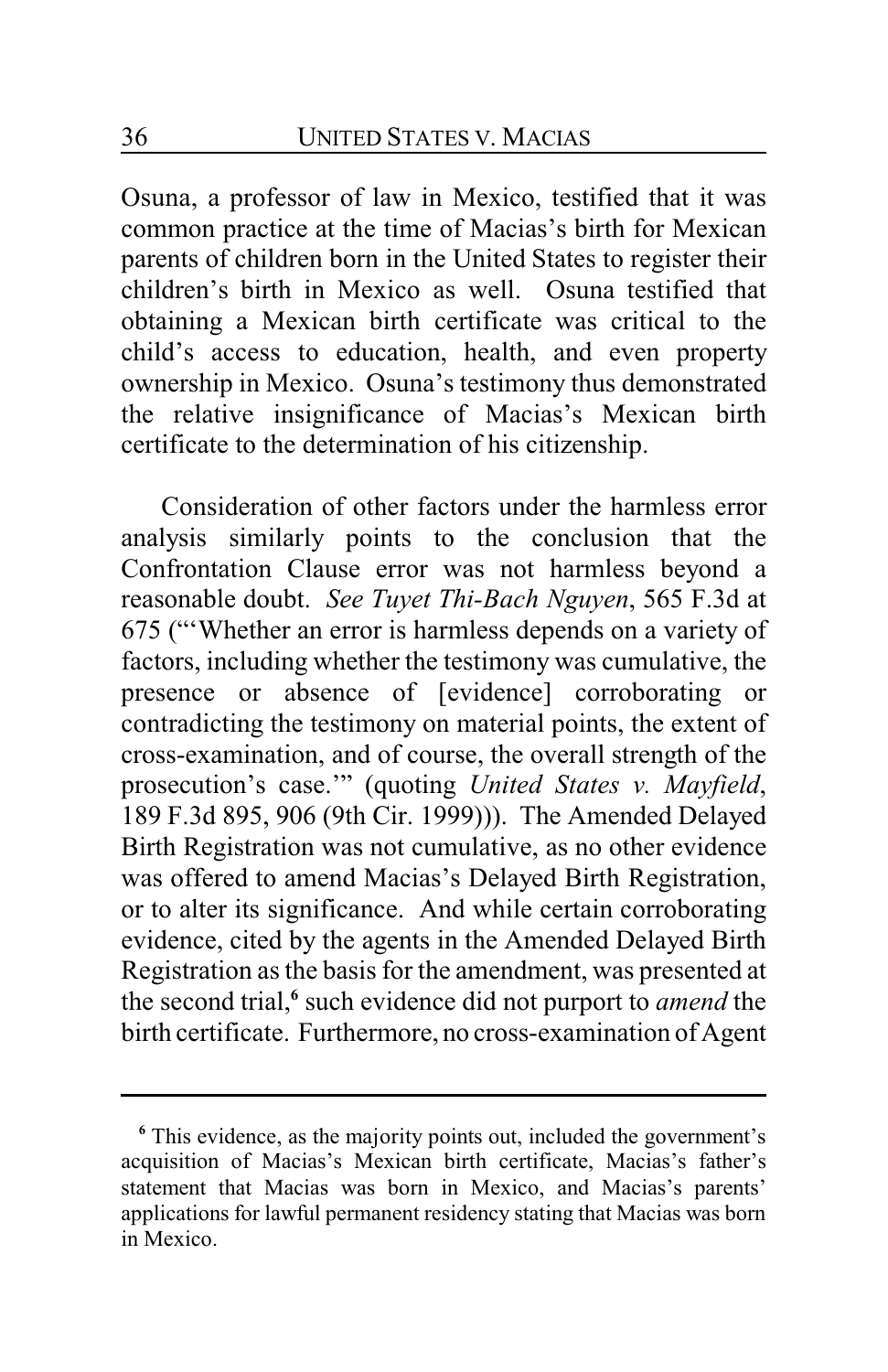Kahl or Agent Desroiers occurred. That Macias called Agent Kahl to the stand and was permitted, on *direct* examination, to ask him certain leading questions does not render Macias's inability to cross-examine both agents harmless.

Furthermore, the Amended Delayed Birth Registration was critical to the prosecution's case. *See id.*; *see also Delaware v. Van Arsdall*, 475 U.S. 673, 684 (1986) (stating that "the importance of the witness' testimony in the prosecution's case" is one factor to be considered in determining whether a Confrontation Clause error is harmless). The government relied heavily on the Amended Delayed Birth Registration in its case-in-chief, asking Roth a series of questions about its significance to the Delayed Birth Registration. The government stressed that the Delayed Birth Registration was now a "two-page document" that had been amended pursuant to procedures developed by the state of California, and which reflected that Macias was "born at a home in Michoacan, Mexico." In its closing argument, the government repeated its refrain, urging that "[w]e need to be clear that the document on record with the State of California as we sit here today has two pages." Then, almost defensively, the government argued that Agents Kahl and Desrosiers did "exactlywhat the representative from the State of California suggested happen," when they amended Macias's Delayed Birth Registration.

The Amended Delayed Birth Registration purported to show that Macias's Delayed Birth Registration—the strongest piece of evidence in his favor—had been amended to reflect that his actual birthplace was Mexico, not California. To highlight, as the majority does, the mere strength of the evidence supporting the government's case at the second trial misses the mark, because there was equally strong evidence,